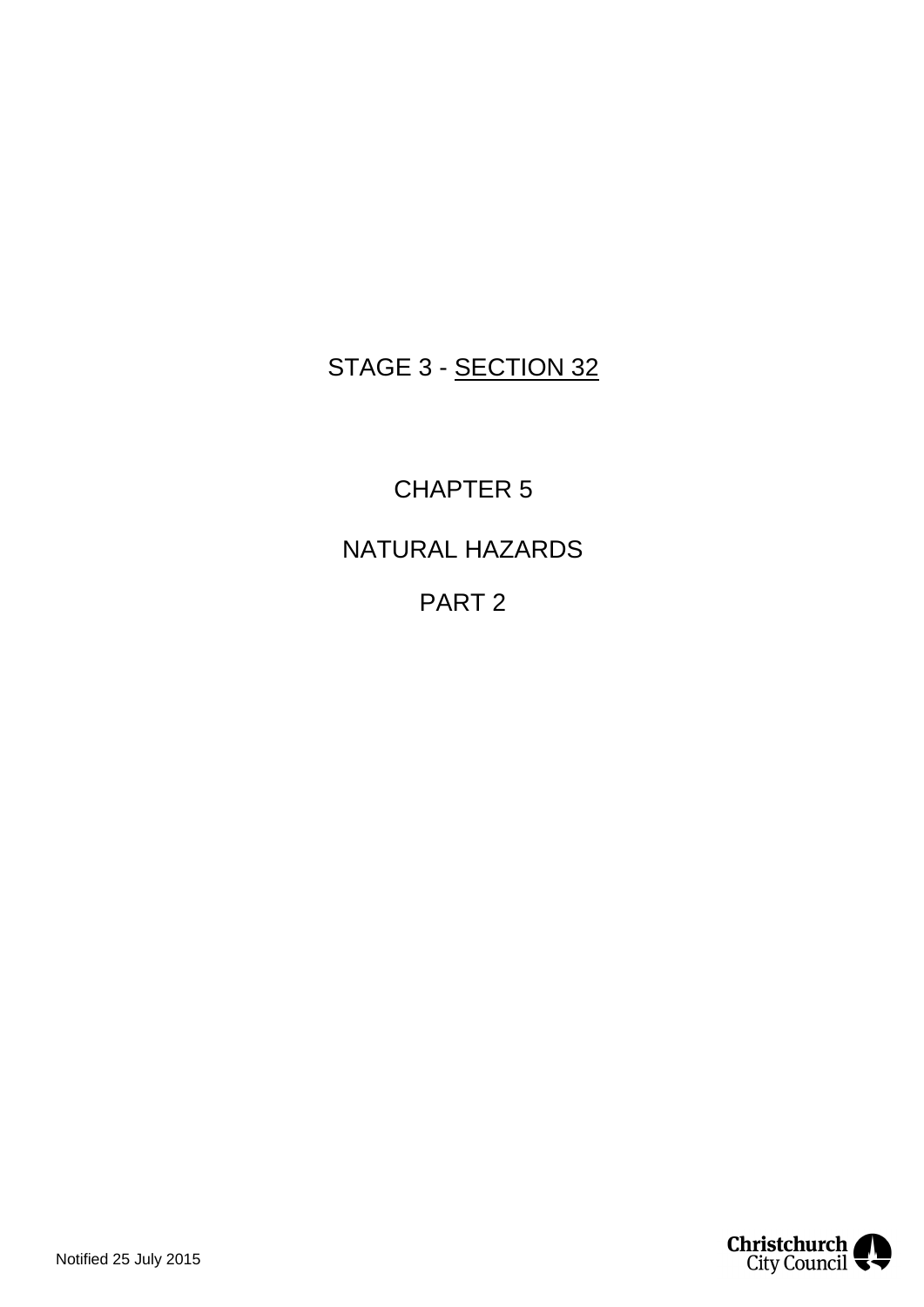## **Supplementary Report (2) to Section 32 Report - Chapter 5 - Natural Hazards**

This report provides an addendum to the "Section 32 Natural Hazards Chapter" ("the Section 32 Report") to record amendments proposed to the Section 32 Report to reflect amendments proposed to "Chapter 5 – Natural Hazards" by the Stage 3 Proposal). Headings used in this report reflect those used in the Section 32 Report. Unless otherwise stated the text of the Section 32 report is retained with the following amendments. Consequential renumbering may be required where additional text is added and/or numbered provisions are deleted.

The new provisions are introduced to the Chapter as part of the Stage 3 proposals include:

| i. | new Rule 5.8.4 Rural, Specific Purpose and Open Space zones -<br>Activities and earthworks in Floor Level and Fill Management Areas<br>(Explanatory Note: rule cross references to the Rule 5.8.1 in the<br>notified chapter which includes rules for Residential zones only); |
|----|--------------------------------------------------------------------------------------------------------------------------------------------------------------------------------------------------------------------------------------------------------------------------------|
|    |                                                                                                                                                                                                                                                                                |

- ii. new Rule 5.8.5 Repair of land used for residential purposes in Rural and Open Space Zones (Explanatory Note: rule cross references to the Rule 5.8.2 in the notified chapter Rule 5.8.2 which deals with Residential zones only);
- iii new Rule 5.8.6 for Flood Ponding Management Areas in Rural Zones (Explanatory Note: rule implements Policy 5.3.3 in the notified chapter);
- iv. new Rule 5.8.7. All Rural zones Activities and earthworks in the Waimakariri Stopbank Floodplain Management Area (Explanatory note: reproduces existing Waimakariri Stopbank Floodplain provisions in operative district plan);
- v. new Rule 5.8.8 for High Flood Hazard Management Areas (Explanatory note: reflects new information);
- vi new Rule 5.8.9 Te Waihora / Lake Ellesmere and Te Wairewa / Lake Forsyth Flood Management Areas (Explanatory Note: largely reproduces existing rule in operative district plan with the exception of Te Wairewa/Lake Forsyth Flood Management Areas where new information requires more restrictive approach);
- vii new provisions within Rule 5.10 Port Hills and Banks Peninsula slope instability that replace text that states "PHASE TWO REVIEW" with cross referencing to relevant zone or district wider rules (that version of the rule used is that included as Attachment A to Ms Janice Carter's Rebuttal Evidence<sup>[1](#page-1-0)</sup>);
- viii. new policies to address the Changing climate (5.2.9 ) and Coastal hazards (5.6.1 and 5.6.2) to replace interim Policy 5.6.1 (Policy 5.6.1 be deleted from the notified chapter as a consequence of expert witness caucusing - see Attachment A to Ms Janice Carter's Rebuttal Evidence for amendments to the notified version);

<span id="page-1-0"></span><sup>1</sup>Refer to Independent Hearings Panel website (www.chchplan.ihp.govt.nz); Natural Hazards proposal; Christchurch City Council Rebuttal Evidence "310 CCC - Rebuttal - Ms Janice Carter 27 - 2 - 15".

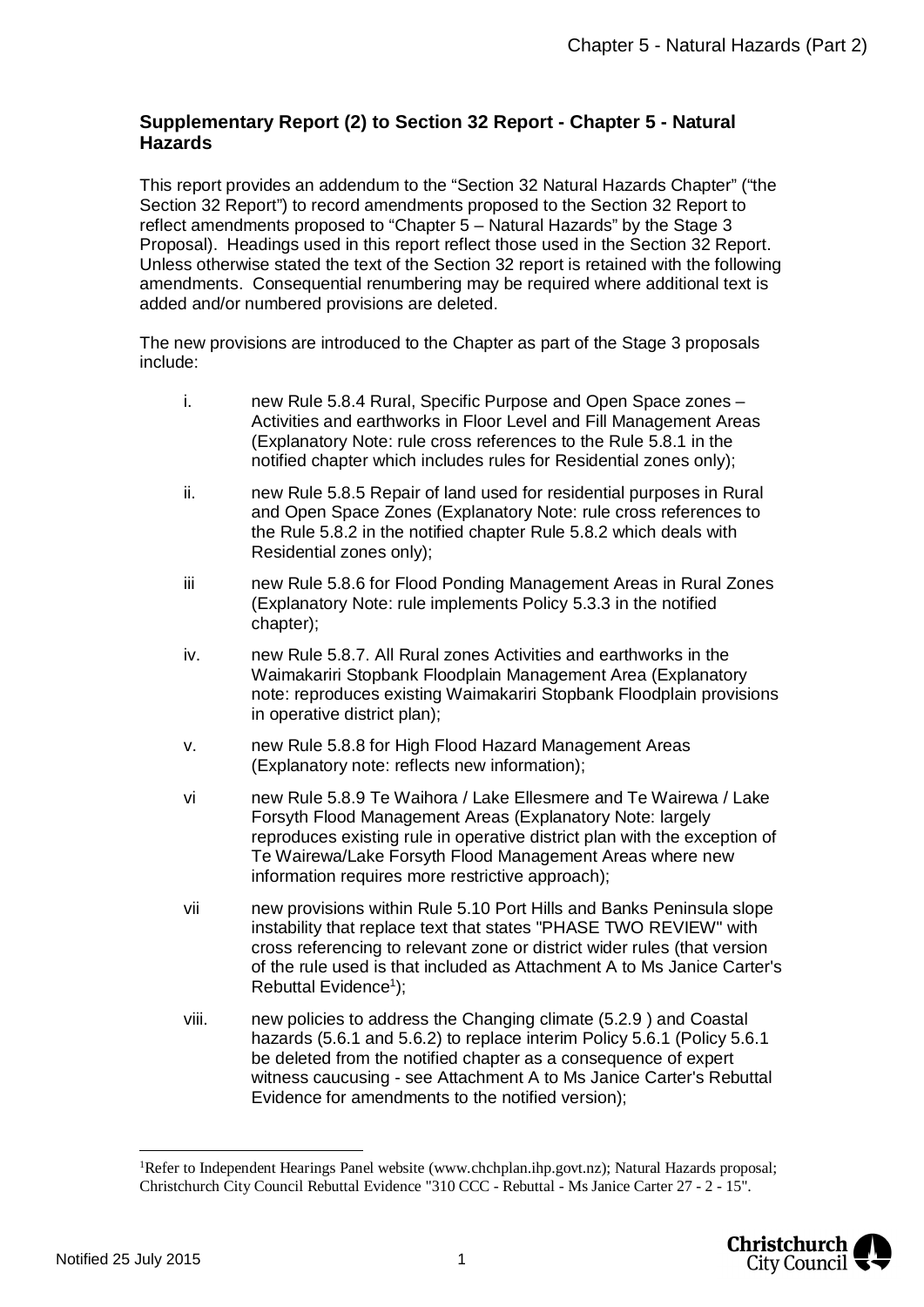- ix. new Rule 5.11 Coastal Erosion and Coastal Inundation rules to protect areas vulnerable longer term coastal hazards in the next 100 years; and
- x. planning maps are amended to identify areas susceptible to a distance source tsunami, new Coastal Hazard Management Areas referred to in the new Rule 5.11, and additional areas where new information has enabled the extension of Floor Level and Fill Management Areas to which rules in the notified Rule 5.8.1 and Rule 5.8.3 apply.
- **1.1 PURPOSE AND SCOPE OF THE NATURAL HAZARDS CHAPTER**
	- 1. The purpose of the Natural Hazards chapter is to:
- ...
- 8. ensure the Council's statutory responsibilities including those outlined within the New Zealand Coastal Policy Statement 2010 (NZCPS), the Recovery Strategy for Greater Christchurch and the Land Use Recovery Plan 2013 (LURP), and the Canterbury Regional Policy Statement 2013 (CRPS) are reflected in the objectives, policies, rules and planning maps; and recognises proposed amendments to the CRPS and Regional Coastal Environment Plan 2005 (RCEP) proposed under LURP Action 46 to transfer responsibility for coastal hazard management from ECan to territorial local authorities.

(**Explanatory note**: paragraph updates and replaces existing paragraph 8).

## **1.3 RESEARCH**

1. The Council has commissioned technical advice and assistance from various internal and external experts and utilised this, along with internal workshops and community feedback, to assist with setting the Plan framework for the proposed Natural Hazards Chapter provisions. This advice includes the following:

**Table 1: Key Technical Reports informing the Chapter** ……

| <b>Flood hazards</b> |                                                                                                                                        |               |                                                                                                            |
|----------------------|----------------------------------------------------------------------------------------------------------------------------------------|---------------|------------------------------------------------------------------------------------------------------------|
|                      | <b>Title</b>                                                                                                                           | <b>Author</b> | <b>Summary of content</b>                                                                                  |
| a                    | <b>Proposed Variation 48</b><br>Assessment of the<br>Variation and Summary<br>of the evaluation made<br>under section 32 of the<br>RMA | Dec 2003      | Summarises the analysis of the<br>plan variation<br>proposed<br>undertaken under section 32 of<br>the RMA. |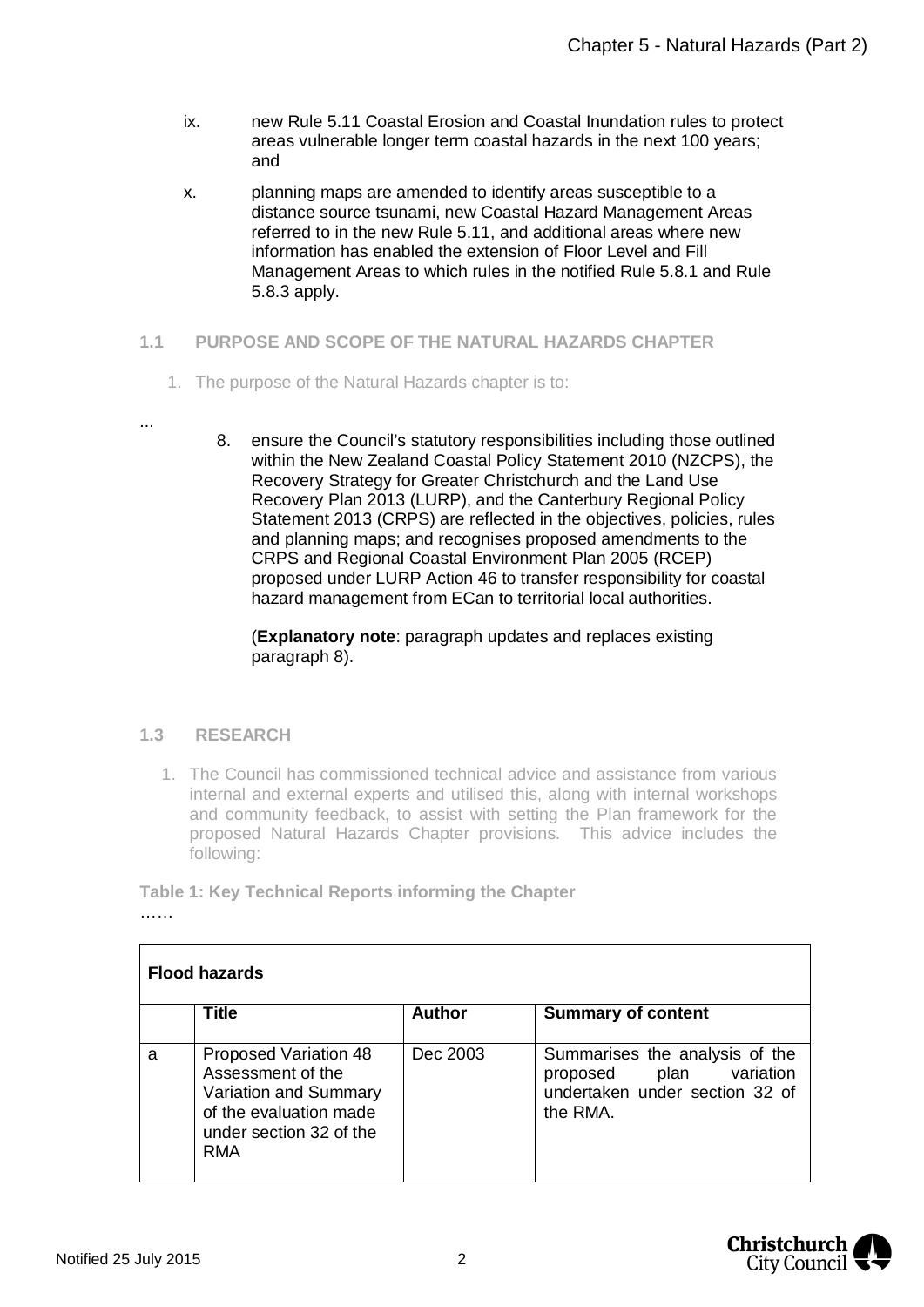| $\mathsf b$  | <b>Preliminary Assessment</b><br>of Historical Flooding                                                                                                                    | May 2008                                                                | historical<br>flooding<br>Assesses<br>defined<br>within<br>information<br>settlements of Akaroa Harbour.                                                                                                                                                                                                                                                                                                                                                            |
|--------------|----------------------------------------------------------------------------------------------------------------------------------------------------------------------------|-------------------------------------------------------------------------|---------------------------------------------------------------------------------------------------------------------------------------------------------------------------------------------------------------------------------------------------------------------------------------------------------------------------------------------------------------------------------------------------------------------------------------------------------------------|
| C            | Plan Change Section 32<br>Assessment Waimakariri<br>Stopbank Floodplain<br>Land Use Controls.                                                                              | <b>July 2010</b>                                                        | Summarises the analysis of the<br>proposed<br>plan<br>change<br>undertaken under section 32 of<br>the RMA.                                                                                                                                                                                                                                                                                                                                                          |
| d            | Operative Plan Change<br>32 to the Christchurch<br>City Plan - Waimakariri<br><b>River Stopbank</b><br><b>Floodplain Land Use</b><br>Controls and supporting<br>s32 report | Christchurch<br>City Council.<br><b>Operative Date</b><br>15 April 2013 | The purpose of Operative Plan<br>Change<br>32<br>is<br>to<br>prevent<br>unnecessary risk to human life<br>property<br>within<br>the<br>and<br>Waimakariri Floodplain in<br>the<br>event of a primary Stopbank<br>failure.<br>Controls<br>focus<br>on<br>prevention of habitable buildings<br>where the hazard is greatest and<br>as well as managing filling and                                                                                                    |
| е            | Christchurch City High<br><b>Flood Hazard District</b><br><b>Plan Review</b>                                                                                               | DH I Water<br>and<br>Environment<br>Ltd Nov 2014                        | Uses new flood hazard modelling<br>the<br>Halswell<br>Ωf<br>Avon<br>and<br>catchments<br>to<br>map<br>areas<br>susceptible high flood hazards<br>assessment<br>high<br>and an<br>οf<br>the<br>adjacent<br>hazard<br>areas<br>tidal<br>affected<br>estuary<br>by<br>inundation not covered by the<br>catchment models. Model status<br>reports for each of the five<br>either<br>models<br>have<br>been<br>produced as part of this study or<br>updated as required. |
| $\mathbf{f}$ | Change to the Avon<br><b>Surface Water Model</b>                                                                                                                           | <b>DHI</b><br>April 2015                                                | Updated version of the model<br>that identifies additional areas<br>subject to flooding in major flood<br>events in the northwest of the<br>city including west of the railway<br>line.                                                                                                                                                                                                                                                                             |
| g            | <b>Woolston Hydraulic</b><br>Model and Flood Hazard<br><b>Mapping Update</b><br>Summary                                                                                    | <b>Jacobs</b><br>April 2015                                             | Updated version of the model<br>that identifies additional areas<br>subject to flooding in major flood<br>events in the Woolston and the<br>Central city areas.                                                                                                                                                                                                                                                                                                     |

| <b>Coastal hazards</b> |               |                           |
|------------------------|---------------|---------------------------|
| Title                  | <b>Author</b> | <b>Summary of content</b> |

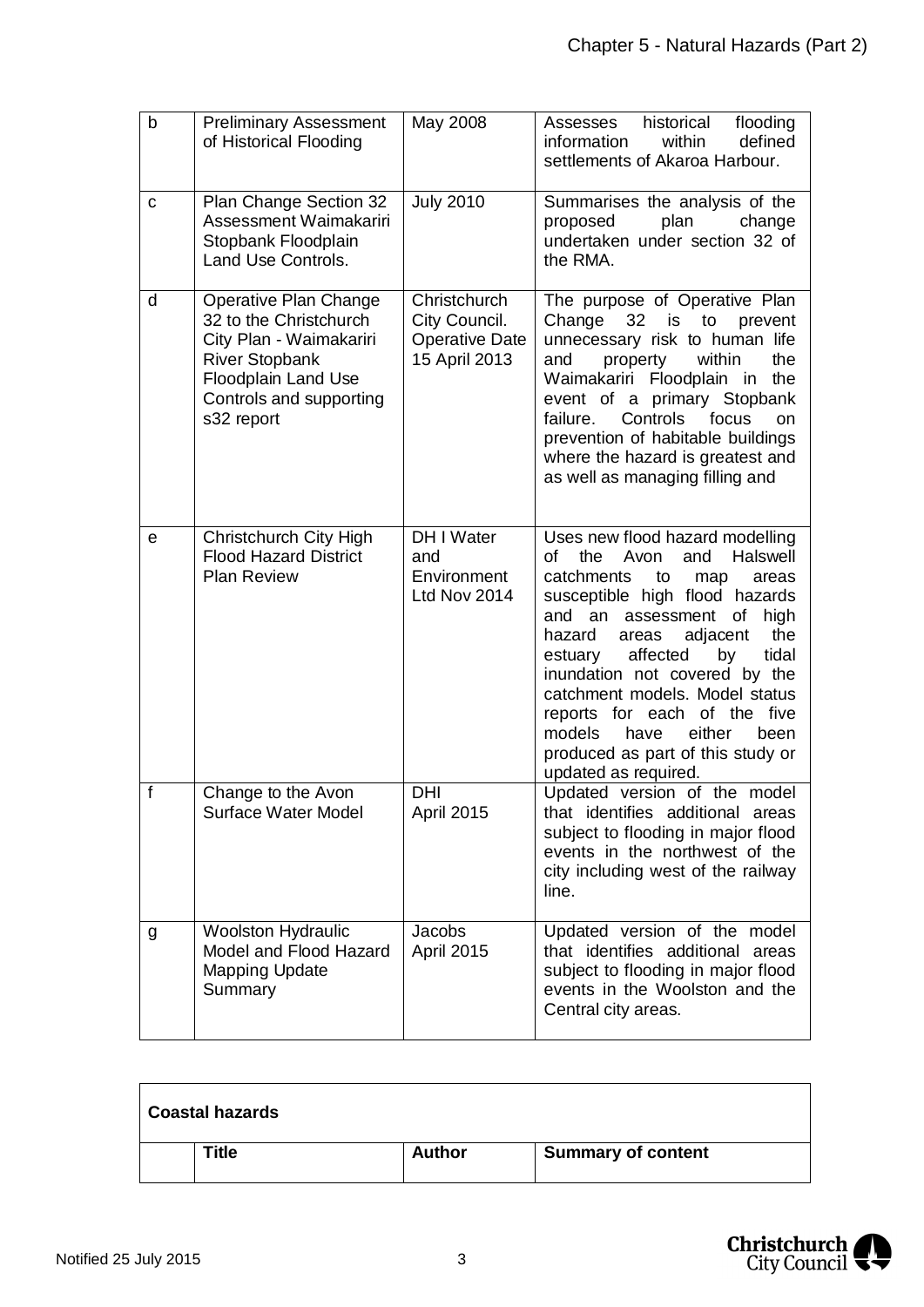| a | Coastal Hazards and<br>Climate Change: A<br><b>Guidance Manual for</b><br><b>Local Government in</b><br>New Zealand                                                        | Ministry for the<br>Environment<br>2008                    | Provides<br>best<br>practice<br>and guidance with<br>information<br>strengthening<br>the<br>of<br>aim<br>integration of coastal hazards<br>climate<br>and<br>change<br>considerations<br>in<br>land<br>use<br>planning and decision making.                                                                                                                                                                                                                                           |
|---|----------------------------------------------------------------------------------------------------------------------------------------------------------------------------|------------------------------------------------------------|---------------------------------------------------------------------------------------------------------------------------------------------------------------------------------------------------------------------------------------------------------------------------------------------------------------------------------------------------------------------------------------------------------------------------------------------------------------------------------------|
| b | Akaroa Harbour Basin<br>Settlements Study -<br><b>Coastal Erosion and</b><br><b>Inundation Project</b>                                                                     | <b>DTec</b><br>Consulting, 2 <sup>nd</sup><br>Edition 2008 | Provides information in respect<br><b>Banks</b><br>Peninsula<br>οf<br>the<br>settlements<br>of<br>Akaroa,<br>Robinsons<br>Takamatua,<br>Bay,<br>Duvauchelle, Barrys Bay, French<br>Farm, Tikao Bay, and Wainui.                                                                                                                                                                                                                                                                       |
| С | <b>New Zealand Coastal</b><br><b>Policy Statement</b>                                                                                                                      | Ministry for the<br>Environment<br>2010                    | <b>States</b><br>policies<br>order<br>in<br>to<br>achieve the RMA in relation to<br>the coastal environment of NZ.                                                                                                                                                                                                                                                                                                                                                                    |
| d | <b>Canterbury Regional</b><br><b>Policy Statement</b>                                                                                                                      | Canterbury<br>Regional<br>Council 2013                     | Provides an overview of the<br>resource management issues in<br>the Canterbury region, and the<br>objectives, policies and methods<br>achieve<br>integrated<br>to<br>management of<br>natural<br>and<br>physical resources and including<br>directions for district plans.                                                                                                                                                                                                            |
| е | <b>Effects of Sea Level</b><br>Rise for Christchurch<br>City Report for the<br><b>Christchurch City Council</b>                                                            | Tonkin &<br><b>Taylor Limited</b><br>November<br>2013.     | Updates information contained in<br>the 1999 T & T report titled:<br>Study of the Effects of Sea Level<br>Rise for Christchurch, Based on<br>sea level rise projections in the<br>report, the minimum floor level is<br>recommended to be set at 12.3m<br>(Council datum) allowing for sea<br>level rise of 1m to the year 2115.                                                                                                                                                      |
| f | LURP Action $46 -$<br>Amendments<br>to Regional Policy<br><b>Statement and Regional</b><br><b>Coastal Environment</b><br>Plan in relation to coastal<br>hazard management. | Environment<br>Canterbury<br><b>June 2015</b>              | Action 46 of the Land Use<br>Recovery Plan (LURP)<br>directed ECan to make changes<br>to the Canterbury Regional Policy<br>Statement (CRPS) and its<br>regional plans in accordance with<br>the LURP. Changes were made<br>to the CRPS and the Regional<br><b>Coastal Environment Plan</b><br>(RCEP) in relation to coastal<br>hazard management in<br>Christchurch City, Waimakariri<br>and Selwyn districts. Updated<br>coastal hazard zone mapping was<br>included in the changes. |

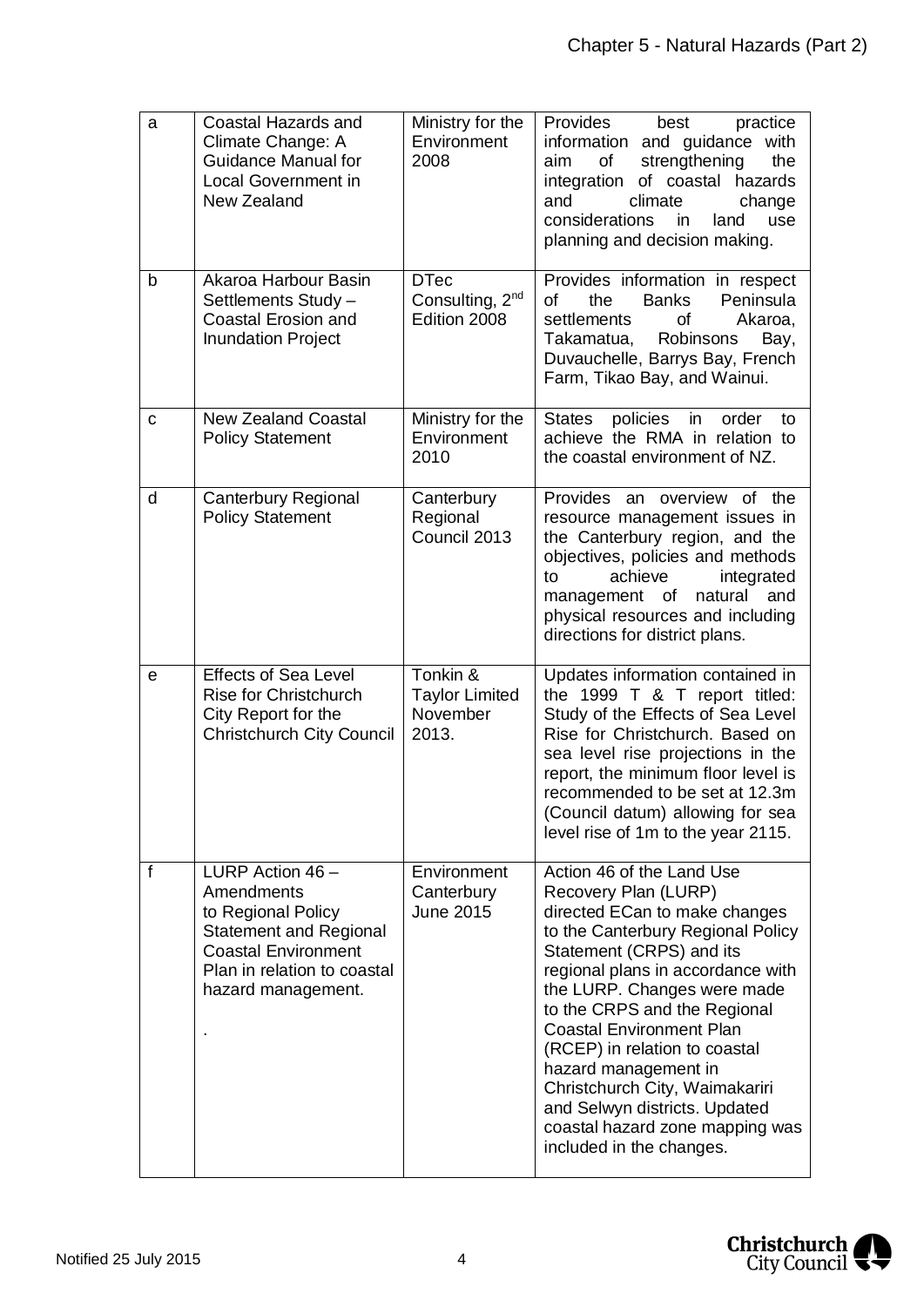| g | <b>Coastal Hazard</b><br>Assessment - Stage One<br>- Review                                                                           | Tonkin &<br>Taylor Limited,<br>November<br>2014                 | Reviews the existing<br>coastal<br>hazard<br>for<br>southern<br>zones<br>identifies<br>Bay and<br>Pegasus<br>areas susceptible to<br>coastal<br>inundation<br>Lyttelton<br>around<br>Harbour.                                                                                                                |
|---|---------------------------------------------------------------------------------------------------------------------------------------|-----------------------------------------------------------------|--------------------------------------------------------------------------------------------------------------------------------------------------------------------------------------------------------------------------------------------------------------------------------------------------------------|
| h | Changing climate and<br>rising seas:<br>Understanding the<br>science                                                                  | Parliamentary<br>Commissioner<br>for the<br>Environment<br>2014 | the science<br>behind<br><b>Reviews</b><br>climate<br>change<br>the<br>and<br>processes driving sea level rise.                                                                                                                                                                                              |
| i | Updated inundation<br>modelling in Canterbury<br>from a South American<br>tsunami. Environment<br>Canterbury report<br>number R14/78. | <b>NIWA</b><br>Nov 2014                                         | Report<br>of<br>maps<br>areas<br>the<br>Canterbury coast susceptible to<br>inundation<br>resulting<br>from<br>- a<br>Mw9.485 earthquake originating<br>off the coast of Peru across the<br>pacific Ocean<br>showing<br>the<br>landward extent of inundation,<br>water elevations and maximum<br>flow speeds. |
|   | <b>Coastal Hazard</b><br>Assessment - Stage Two                                                                                       | Tonkin &<br>Taylor Limited,<br><b>July 2015</b>                 | Identifies areas susceptible to<br>coastal hazards (erosion and sea<br>water inundation) for the open<br>coast adjoining the Christchurch<br>urban area and the sheltered<br>harbours of Brooklands Lagoon,<br>the Avon/Heathcote Estuary and<br>Akaroa and Lyttelton Harbours.                              |

………

Updated research assessing the landward extent of areas susceptible to coastal hazards including coastal erosion (which will result in shoreline retreat in some areas) and coastal sea water inundation (producing sea water flooding during storm events and high tides) and tsunami for the Christchurch District has been used to inform the provisions for reducing the risk to people and property through the proposed Christchurch Replacement District Plan.

Other options for addressing the risk from coastal erosion and inundation will be considered by the Council in the proposed Natural Hazards Strategy and a Resilience Strategy which are both under preparation and through the Land Drainage Recovery Programme.

….

- **2. RESOURCE MANAGEMENT ISSUES**
- …

2.2. Reduced Risk from Natural Hazards …

2.5 Repair of earthquake damaged land…

**PROVISIONS (POLICY, RULE, METHOD) MOST APPROPRIATE WAY TO ACHIEVE THE OBJECTIVES**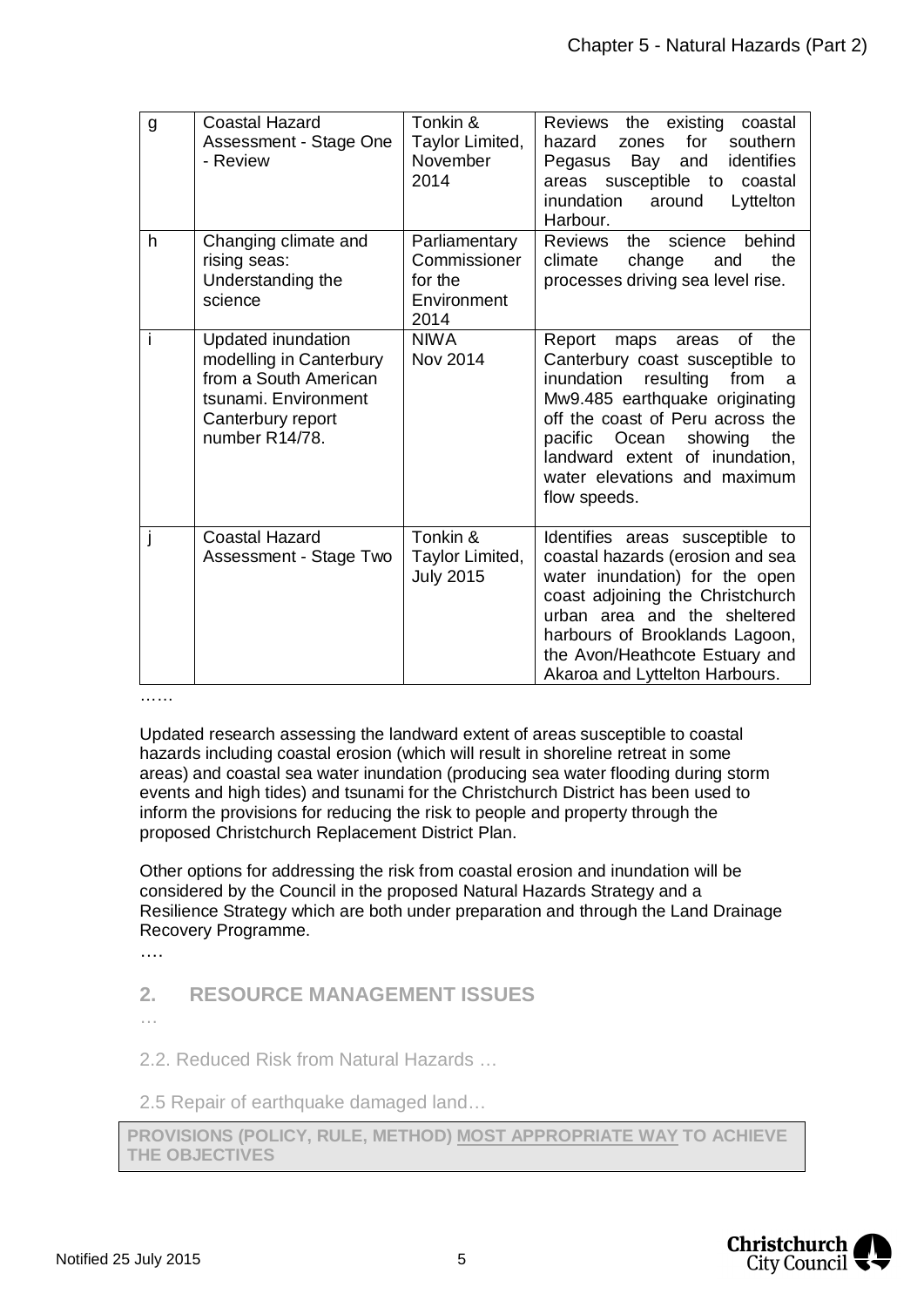## **5.1.1 Objective - Reduced risk**

Reduced risk to people, property, infrastructure and environment from the effects of natural hazards, including: …

| <b>Provision(s) most appropriate</b>                                                                                                                                                                                                                                                                                    | <b>Effectiveness and Efficiency</b> |
|-------------------------------------------------------------------------------------------------------------------------------------------------------------------------------------------------------------------------------------------------------------------------------------------------------------------------|-------------------------------------|
| <b>Option 2: (Strengthened policies and</b><br>rules)                                                                                                                                                                                                                                                                   |                                     |
| <b>Policies and Rules for Flooding</b>                                                                                                                                                                                                                                                                                  |                                     |
| <b>Rules</b><br><b>Flood Hazard Rules (Rule 5.8)</b><br>summary (see chapter for actual<br>$rule)$                                                                                                                                                                                                                      |                                     |
| Rule 5.8.4 Rural Zones, Specific<br>Purpose Zones, and Open Space Zones<br>- Activities and earth works in Floor<br>Level and Fill Management Areas                                                                                                                                                                     |                                     |
| This rule duplicates provisions in Rule 5.8.1<br>Residential Zones - Activities and earthworks<br>in Floor Level and Fill Management Areas.                                                                                                                                                                             |                                     |
| Rule 5.8.5 Repair of land used for<br>residential purposes in Rural Zones and<br>Space Zones<br>damaged<br>Open<br>by<br>earthquakes within a Floor Level and Fill<br>Management Area (provisions previously<br>introduced under section 27 Canterbury<br>Earthquake<br>Recovery Act<br>the<br>to<br>Operative Plan).   |                                     |
| This rule duplicates provisions in Rule 5.8.2<br>Repair of land used for residential purposes<br>damaged by earthquakes within a Floor<br>Level and Fill Management Area (provisions<br>previously introduced under section 27<br>Canterbury Earthquake Recovery Act to the<br>Operative Plan).                         |                                     |
| Rule 5.8.6 All zones - Activities and<br>earthworks<br>Ponding<br>Flood<br>in<br><b>Management Areas</b>                                                                                                                                                                                                                |                                     |
| This rule controls filling, excavation, new<br>subdivision and new buildings in Flood<br>Ponding Management Areas for the purpose<br>of achieving Policy 5.3.3.a Maintain the flood<br>storage capacity and function of natural<br>floodplains, wetlands and ponding areas,<br>including the Hendersons Basin, Cashmere |                                     |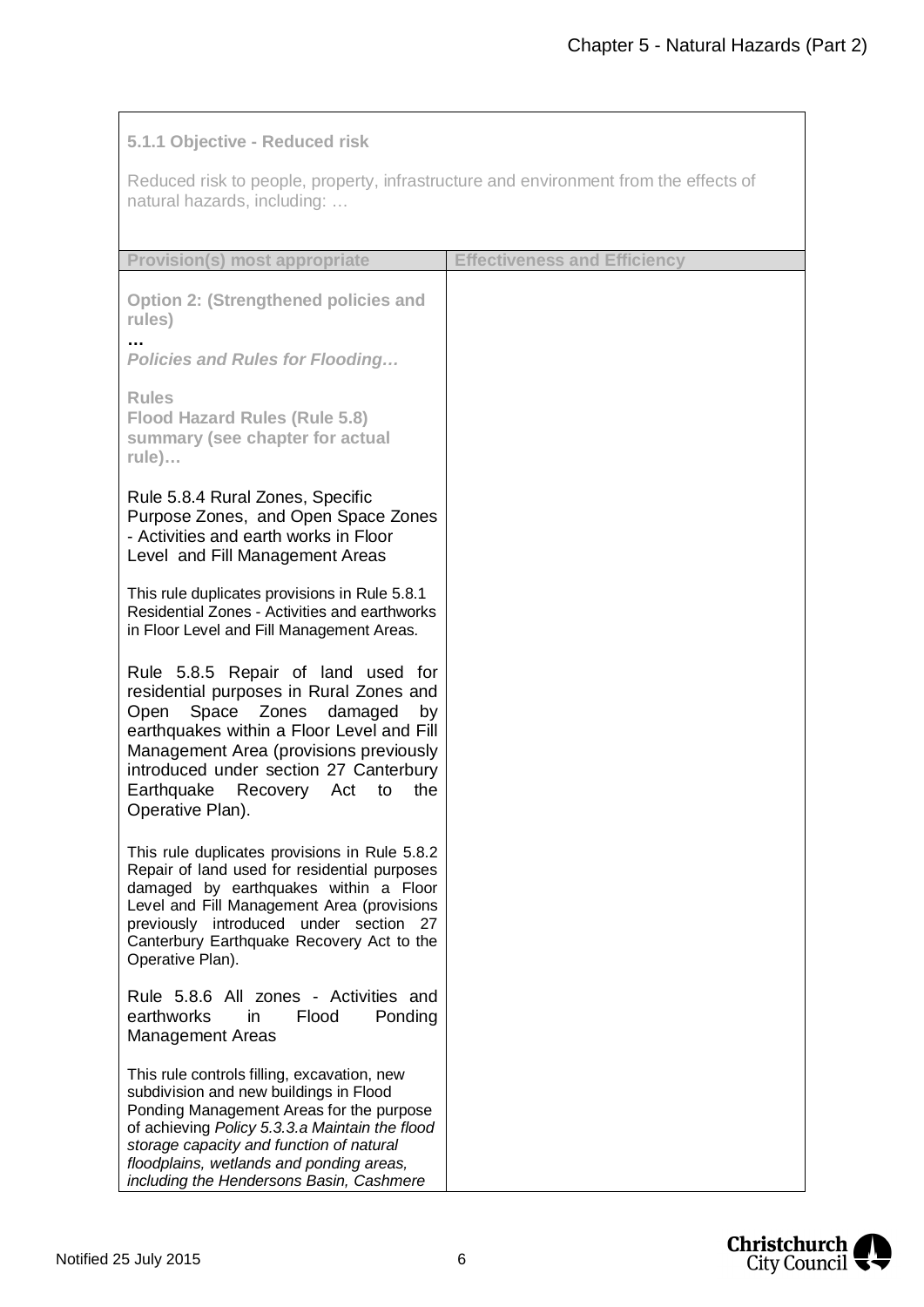*Stream Floodplain, Hoon Hay Valley, Cashmere-Worsleys Ponding Area, Cranford Basin, and Lower Styx Ponding Area.* These rules reproduce provisions in the operative district plan introduced by Plan Variation 48 to protect natural ponding areas. The technical information supporting these provisions remains relevant and indicates current management approach remains appropriate. It imperative that these natural ponding areas be maintained because of the benefit they provide to existing urban development. Rules controlling subdivision to create additional allotments and new buildings i.e. non-complying activities, are the same status as for High Flood Management Areas, because is it imperative that these natural ponding areas be maintained as they are relied upon by both existing and urban development to attenuate flooding hazards.

Rule 5.8.7 Waimakariri Floor Level and Fill Management Area - Activities and earthworks

This rule controls the intensification of buildings, filling and excavation within the Waimakariri Stopbank Floodplain. The rule carries over provisions in the operative Christchurch City Plan that were introduced through Operative Plan Change 32 to the Christchurch City Plan - *Waimakariri River Stopbank Floodplain Land Use Controls*. A comprehensive Section 32 Report with technical information supported this plan change.

5.8.8 High Flood Hazard Management Areas - Activities and earthworks

This rule controls subdivision and new buildings in those areas subject to flooding where the depth and/or velocity of water during a major flood event meet the "High hazard areas" definition in Chapter 11 of the CRPS. High hazard flood areas are mapped in the operative district plan for within the Waimakariri Stopbank Floodplain have been carried over into the planning maps of the proposed Replacement District Plan.

New flood hazard modelling has been undertaken for the Avon and Halswell catchments to develop mapping of areas susceptible high flood hazards. An

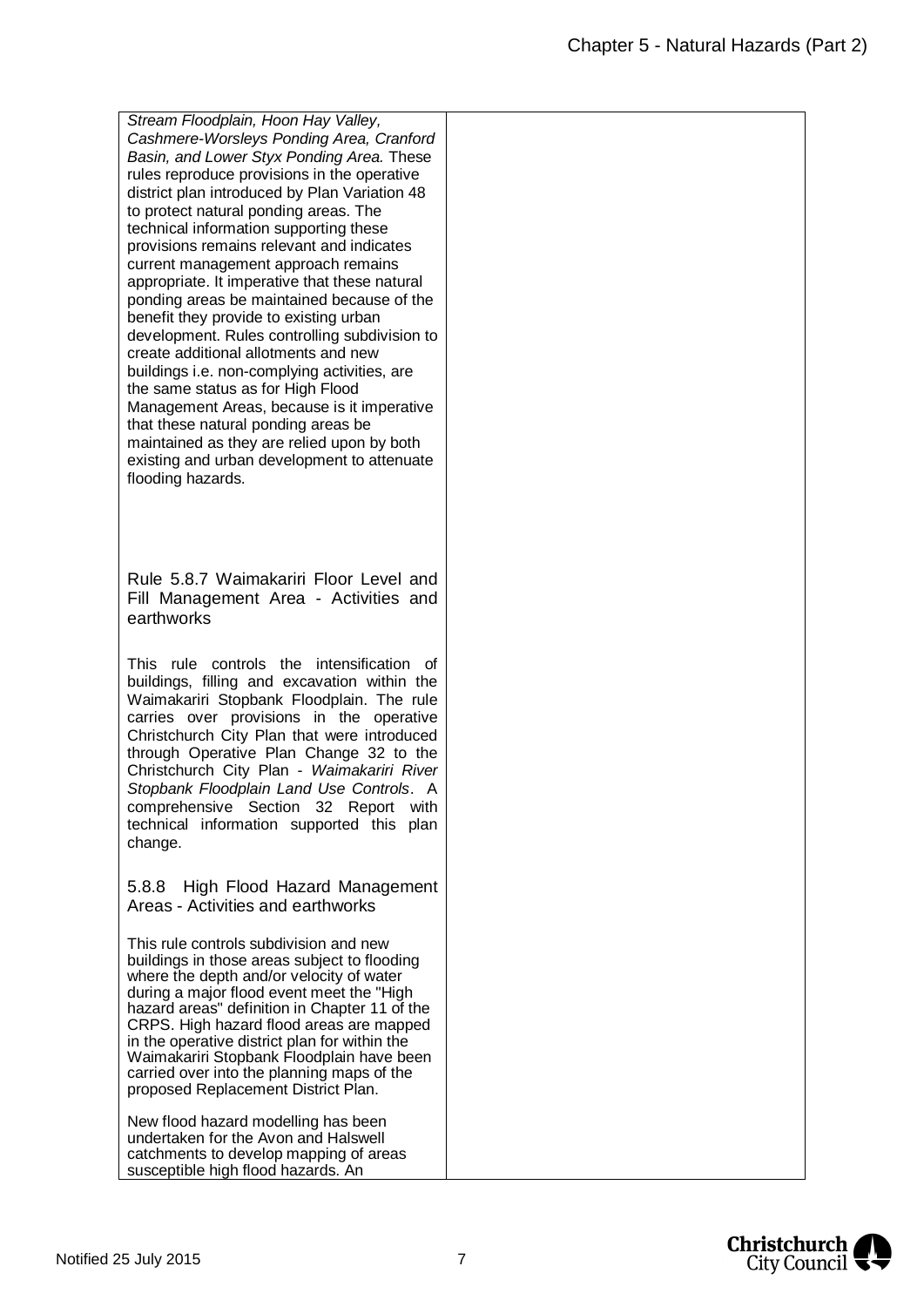| assessment was also made of high hazard<br>areas adjacent the estuary affected by tidal<br>inundation but not covered by the catchment<br>models. Model status reports for each of the<br>five models have either been produced as<br>part of this study or updated as required.                                                                                                                                                                                                                                                                                                                                                                                        |  |
|-------------------------------------------------------------------------------------------------------------------------------------------------------------------------------------------------------------------------------------------------------------------------------------------------------------------------------------------------------------------------------------------------------------------------------------------------------------------------------------------------------------------------------------------------------------------------------------------------------------------------------------------------------------------------|--|
| 5.8.9 Te Waihora / Lake Ellesmere and<br>Te Wairewa / Lake Forsyth Floor Level<br>and Fill Management Areas                                                                                                                                                                                                                                                                                                                                                                                                                                                                                                                                                             |  |
| These rules largely reproduce those in the<br>operative district plan.                                                                                                                                                                                                                                                                                                                                                                                                                                                                                                                                                                                                  |  |
| Te Waihora / Lake Ellesmere Floor Level<br>and Fill Management Area                                                                                                                                                                                                                                                                                                                                                                                                                                                                                                                                                                                                     |  |
| New information has resulted in the<br>extension of the Floor Level and Fill<br>Management Areas and High Flood Hazard<br>Areas which has enabled the north western<br>extent of the Te Waihora / Lake Ellesmere<br>Flood Management Area to be removed.                                                                                                                                                                                                                                                                                                                                                                                                                |  |
| Te Wairewa / Lake Forsyth Floor Level<br>and Fill Management Area                                                                                                                                                                                                                                                                                                                                                                                                                                                                                                                                                                                                       |  |
| New information gathered from the major<br>flood event in 2014 which affected the<br>catchment and settlement of Little River<br>revealed the area affected is greater than<br>that current managed under the operative<br>district plan and that floor height<br>requirements in the operative district plan<br>were exceeded in this flood event. This<br>means the minimum floor height<br>requirements in the operative plan cannot be<br>relied upon to protect new buildings from<br>Minimum floor height will need<br>inundation.<br>to be assessed for all new buildings through<br>the resource consent under the restricted<br>discretionary activity status. |  |
| The extent of the Te Wairewa / Lake Forsyth<br>Flood Management Areas has been<br>extended to reflect the new information and<br>the name amended to reflect naming<br>protocol adopted to better reflect the primary<br>controls over floor levels and filling of sites.                                                                                                                                                                                                                                                                                                                                                                                               |  |
| <b>Policies and rules for slope instability</b><br>areas                                                                                                                                                                                                                                                                                                                                                                                                                                                                                                                                                                                                                |  |
| 5.10.1 Activity status for Port Hills and<br><b>Banks Peninsula Slope Instability</b><br><b>Management Areas</b>                                                                                                                                                                                                                                                                                                                                                                                                                                                                                                                                                        |  |
| The rules replace references to "Phase 2                                                                                                                                                                                                                                                                                                                                                                                                                                                                                                                                                                                                                                |  |

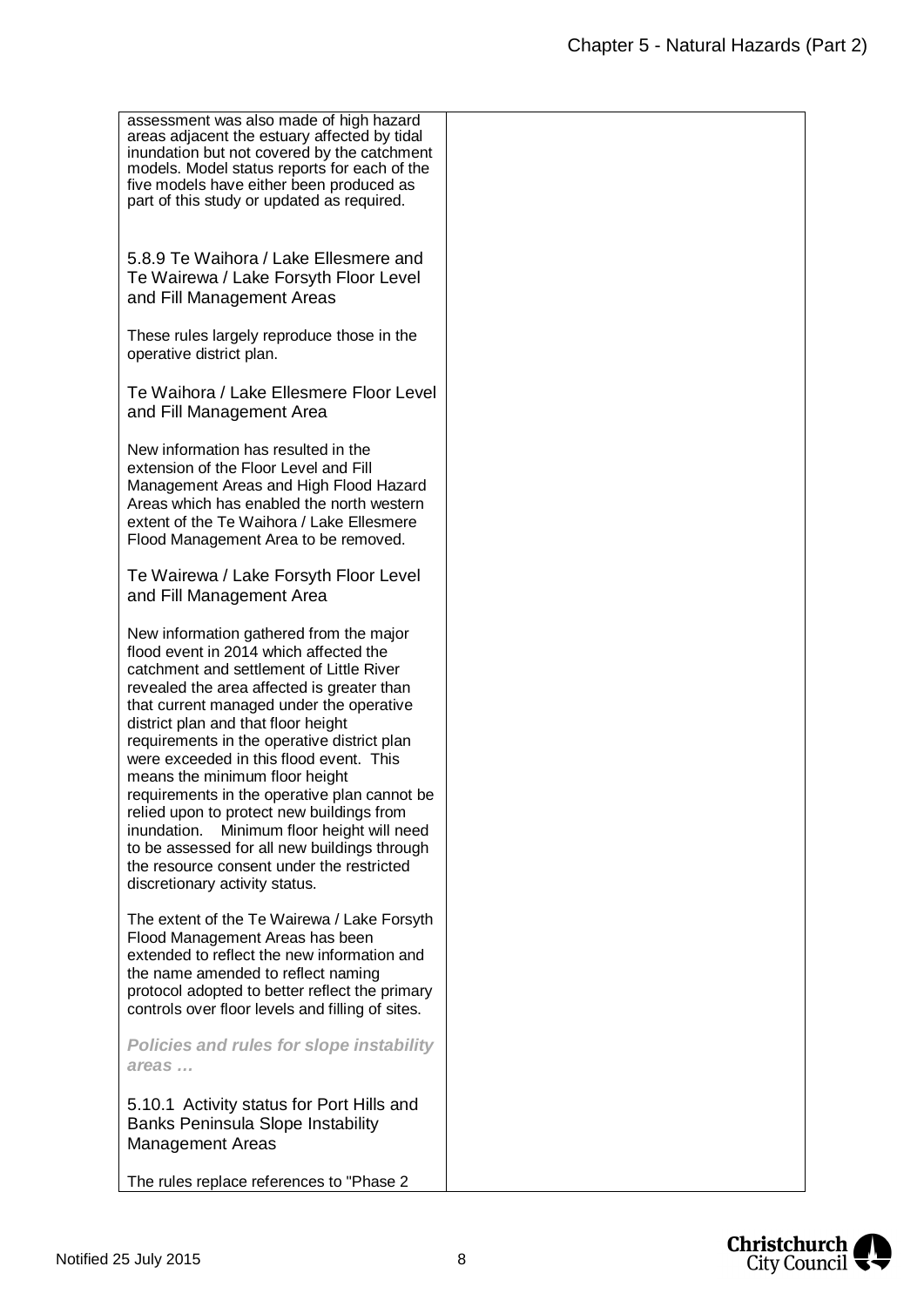| Review" in the notified part of the chapter.<br>The activity status proposed is consistent<br>with the approach taken within the "Mass<br>Movement Hazard Management Areas 2 &<br>3" i.e. where earthworks, new buildings or<br>structures or the upgrading of existing<br>infrastructure or new infrastructure is<br>proposed resource consent approval is<br>required to enable any risk from geotechnical<br>hazards to be fully assessed. |  |
|-----------------------------------------------------------------------------------------------------------------------------------------------------------------------------------------------------------------------------------------------------------------------------------------------------------------------------------------------------------------------------------------------------------------------------------------------|--|
| Planning maps                                                                                                                                                                                                                                                                                                                                                                                                                                 |  |
| Amendments to the Natural Hazard Planning<br>Maps identify additional areas within the<br>Floor Level and Fill Management Areas<br>(FLFMA) to the northwest of the notified<br>FLFMAs including to the west of the railway<br>line, and at Halswell and adjoining part of Te<br>Waihora/Lake Ellesmere.                                                                                                                                       |  |
| The FLFMAs at Halswell are based on DHI<br>modelling applying the same principles as all<br>for all other FLFMAs around the city and a<br>model supplied by Environment Canterbury.<br>The FLFMA adjoining Te Waihora/Lake<br>Ellesmere utilises the DHI modelling of the<br>Halswell River.                                                                                                                                                  |  |
| Mapping of the separate Te Waihora /Lake<br>Ellesmere FLFMA relies on existing<br>information while mapping of the Te Waiwera<br>/ Lake Forsyth FLFMA is based on the work<br>of the Mayoral flooding taskforce of 2014.                                                                                                                                                                                                                      |  |

## 2.6 Accommodating the effects of Climate Change and associated sea level rise

## **RESOURCE MANAGEMENT ISSUE 6 – Reduced risk from coastal hazards**

Changes in the global climate are leading to warmer temperatures, rising sea levels and more extreme weather events. Where these natural events interact with people and property (including infrastructure) at the coast they can result in coastal hazards including coastal erosion and coastal inundation. Coastal erosion results from rising sea levels and the action of the waves bringing the shoreline further inland while coastal inundation refers to the seawater coming onto the land during a storm. Inundation can also occur in association with local, regional and distant source tsunamis originating from earthquakes.

…

…

## **3. SCALE AND SIGNIFICANCE EVALUATION**

… 3.1 Objectives, policies and rules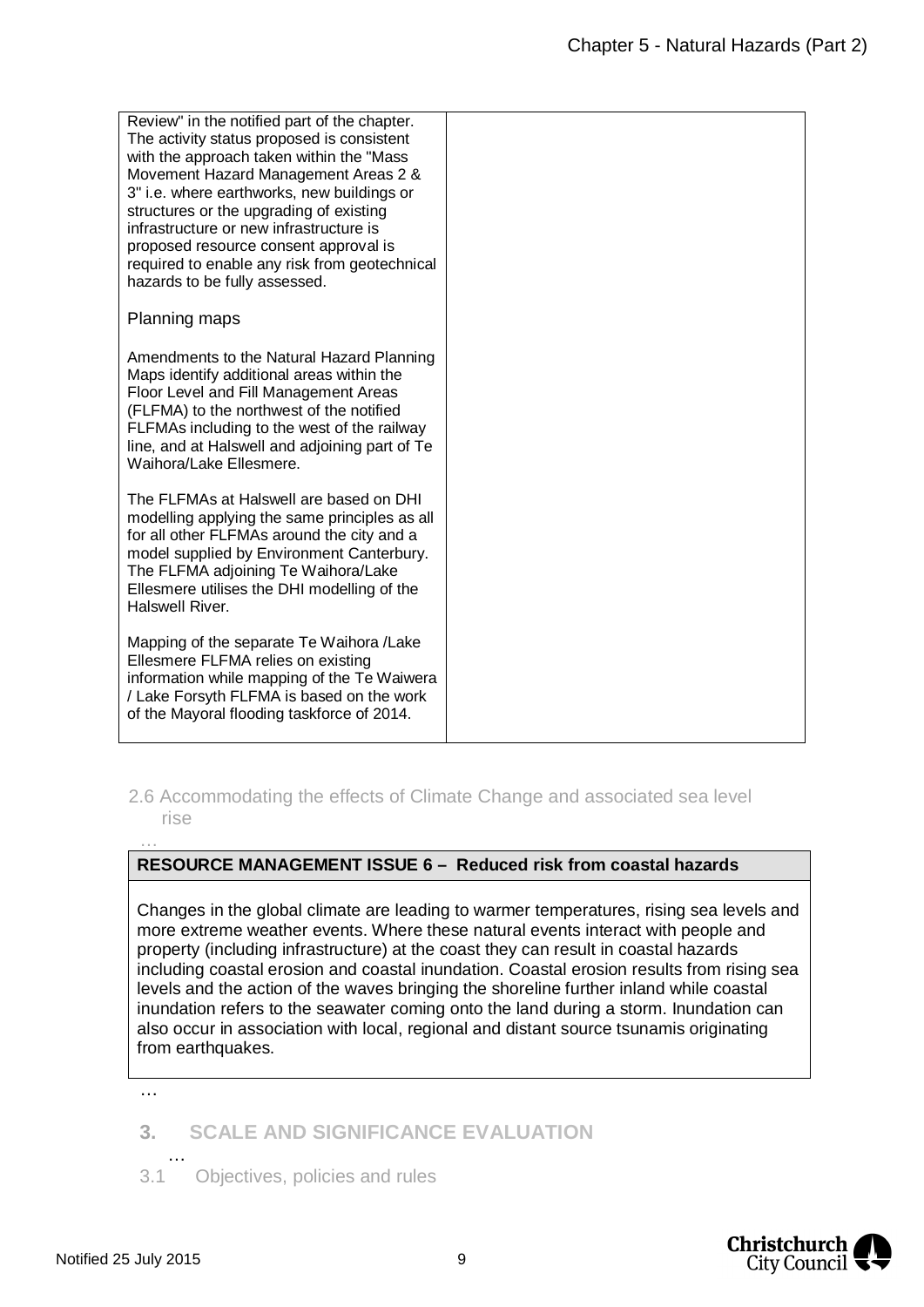…

#### **Statement of Expectations**

*…*

*…*

The process for preparation of the Replacement Christchurch District Plan is prescribed by the Canterbury Earthquake (Christchurch Replacement District Plan) Order 2014 ("the Order"). The Resource Management Act 1991 (RMA) is modified by the Order to provide a streamlined process for the review of the operative Christchurch City Plan and operative Banks Peninsula District Plan and preparation of the Replacement Christchurch District Plan. The Order states that the Council must have particular regard to the Statement of Expectations (Schedule 4 of the order).

The relevant expectations for the Central City Natural Hazards section include:

- *(a) clearly articulates how decisions about resource use and values will be made, which must be in a manner consistent with an intention to reduce significantly (compared with the existing district plans) —*
	- *(i) reliance on resource consent processes; and*
	- *(ii) the number, extent, and prescriptiveness of development controls and design standards in the rules, in order to encourage innovation and choice; and*
	- *(iii) the requirements for notification and written approval:*
- *(b) contains objectives and policies that clearly state the outcomes that are intended for the Christchurch district:*
- *(c) provides for the effective functioning of the urban environment of the Christchurch district, reflecting the changes resulting from the Canterbury earthquakes, including changes to population, land suitability, infrastructure and transport:*
- *(d) facilitates and increase supply in housing, including by-*
	- *(iv) having regard to constraints on environmental and infrastructure capacity, particularly with respect to natural hazards;*
- *(h) sets a clear direction on the use and development of land for the purpose of avoiding or mitigating natural hazards:*
- *(i) uses clear, concise language and is easy to use.*

An evaluation of how the second part of the Natural chapter will meet these expectations is provided below.

Overall the provisions proposed in the second part of the Natural Hazards respond to the above expectations by:

- a. including provisions necessary to set a clear direction on the use and development of land for the purpose of avoiding or mitigating natural hazards (clause h above) and contains objectives outlining clear outcomes of:
	- i. Reduced risk from natural hazards;
	- ii. Increased public awareness of natural hazards;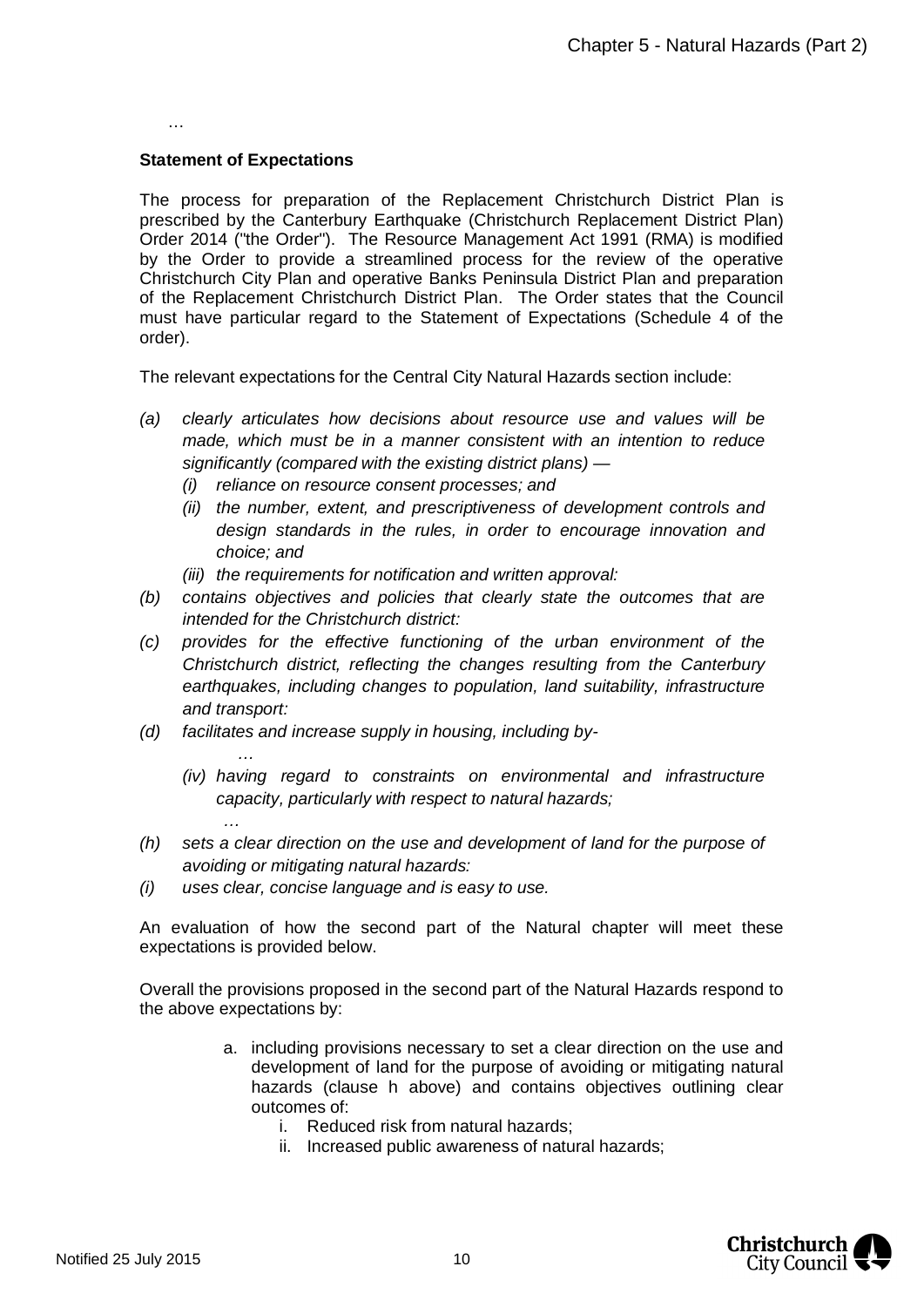- iii. A recovery process where repair of earthquake damaged residential land is facilitated;
- b. clearly articulating permitted activities in the Floor Level and Fill Management Areas in comparison with existing provisions in district plans ( Note also the option of "certification" through a process that does not rely on the resource consent process was considered by the Independent Hearings Panel during the Hearing of submissions to the Stage 1 Natural hazard proposal (refer to discussion about certification in the Section 32 report for the Natural Hazards section of the Central City chapter);
- c. reducing requirements for notification and written approvals in terms of recession plane controls where floor levels are raised to comply with minimum floor level requirements in the Floor Level and Fill Management Areas; and
- d. by providing for the effective functioning of the District through rules and assessment matters aimed at:
	- i. mitigation of flooding impacts on buildings during major flood events and by requiring floor heights of new buildings be raised to avoid inundation and damage in Rural Zones, Specific Purpose Zones, and Open Space Zones;
	- ii. mitigation of effects of development in natural flood ponding areas;
	- iii. mitigation by ground improvement or building/layout design for land potentially subject to liquefaction in Rural Zones, Specific Purpose Zones, and Open Space Zones;
	- iv. mitigation of the effects of development within the primary and secondary stopbank setbacks within the Waimakariri Floor Level and Fill Management Area;
	- v. mitigation of coastal erosion, or sea water inundation during a storm event in the 50 - 100 year planning timeframe;
	- vi. avoiding subdivision and development in areas susceptible to high flood hazard;
	- vii. avoiding coastal erosion or sea water inundation during a storm event in the next 50 years; and
	- viii. identifying areas susceptible to a distance-source tsunami generated off the coast of Peru.

#### **Strategic Directions**

The Strategic directions chapter provides the overarching direction for the district plan, including for developing other chapters within the Plan, and for subsequent implementation and interpretation; and has primacy over the objectives and policies in the other chapters of the Plan. The objectives and policies in the other chapters (such as this Central City chapter) must be expressed and achieved in a manner consistent with the objectives of the Strategic Directions chapter.

## **Approach to Coastal Hazards in the District Plan Review**

#### **Coastal erosion and inundation associated with storm events**

Policy 25 of the NZCPS promotes a range of options for responding to coastal hazard risk by directing that

"In areas potentially affected by coastal hazards over at least the next 100 years:

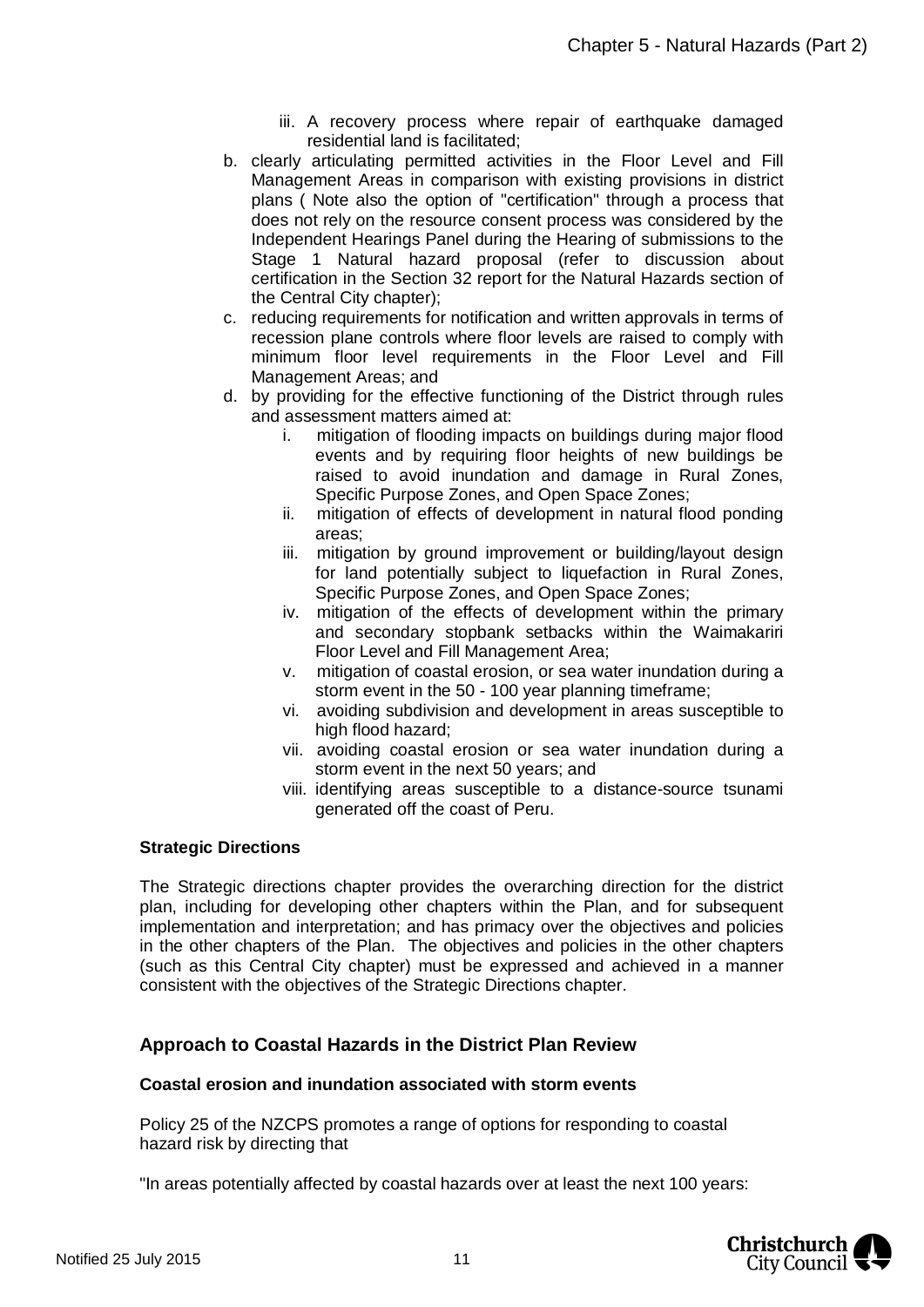- a. avoid increasing the risk of social, environmental and economic harm from coastal hazards;
- b. avoid redevelopment, or change in land use, that would increase the risk of adverse effects from coastal hazards;
- c. encourage redevelopment, or change in land use, where that would reduce the risk of adverse effects from coastal hazards, including managed retreat by relocation or removal of existing structures or their abandonment in extreme circumstances, and designing for relocatability or recoverability from hazard events;
- d. encourage the location of infrastructure away from areas of hazard risk where practicable;
- e. discourage hard protection structures and promote the use of alternatives to them, including natural defences; and
- f. consider the potential effects of tsunami and how to avoid or mitigate them."

Policy 11.3.1 of the CRPS provides direction on Policy 25 of the NZCPS by directing the avoidance of new subdivision, use and development in high hazard areas (which includes areas subject to coastal erosion and sea water inundation over the next 100 years). Within Policy 11.3.1 are clauses (1) to (4) provide exemptions where subdivision, use and development is not likely to: result in loss of life or serious injury, suffer severe damage or loss, require new or upgraded hazard mitigation works to mitigate or avoid the natural hazard, or exacerbate the effects of the natural hazard. Clause (6) directs the effects of the natural hazards on new subdivision, use and development in areas zoned in the district plan for urban residential, industrial or commercial use must be "avoided" or "appropriately mitigated". An exemption to maintaining or upgrading critical or significant infrastructure is provided for in clause (7).

Stage 3 Policy 5.6.1 provides two approaches to the management of coastal erosion and seawater inundation associated with storm events. Policy 5.6.1a and supporting provisions give effect to CRPS Policy 11.3.1 by identifying areas susceptible to coastal erosion and coastal storm inundation in the next 50 years as high risk areas. Activities within these areas are considered unlikely to meet criteria (1)-(4) and should be avoided to reflect criterion (6). Coastal areas identified as high risk from coastal erosion in the next 50 years and coastal storm inundation in a 2% AEP event are mapped as Coastal Erosion Hazard Management Area 1 (CEMA1) and Coastal Inundation Management Area 1 (CIMA1).

The approach taken in Stage 3 Policy 5.6.1a also implements Objective 3.3.6.a.i in the operative Strategic Directions chapter by recognising that continued intensification of subdivision, use and development where there is a high risk from coastal erosion and storm inundation is unacceptable.

Stage 3 Policy 5.6.1b and supporting provisions give effect to CRPS Policy 11.3.1 meet criteria (1)-(4), (6) and (7) by identifying those coastal areas where subdivision, use and development may continue if appropriately mitigated because of the lesser risk from coastal erosion in 50 to 100 years period between 2065 and 2015 and coastal storm inundation in a 1% AEP event. These areas are mapped as Coastal Erosion Hazard Management Area 2 (CEMA2) and Coastal Inundation Management Area 2 (CIMA2). This approach implements Objective 3.3.6.a.ii in the operative Strategic Directions chapter by recognising that subdivision, use and development may be undertaken if the risks are appropriately mitigated.

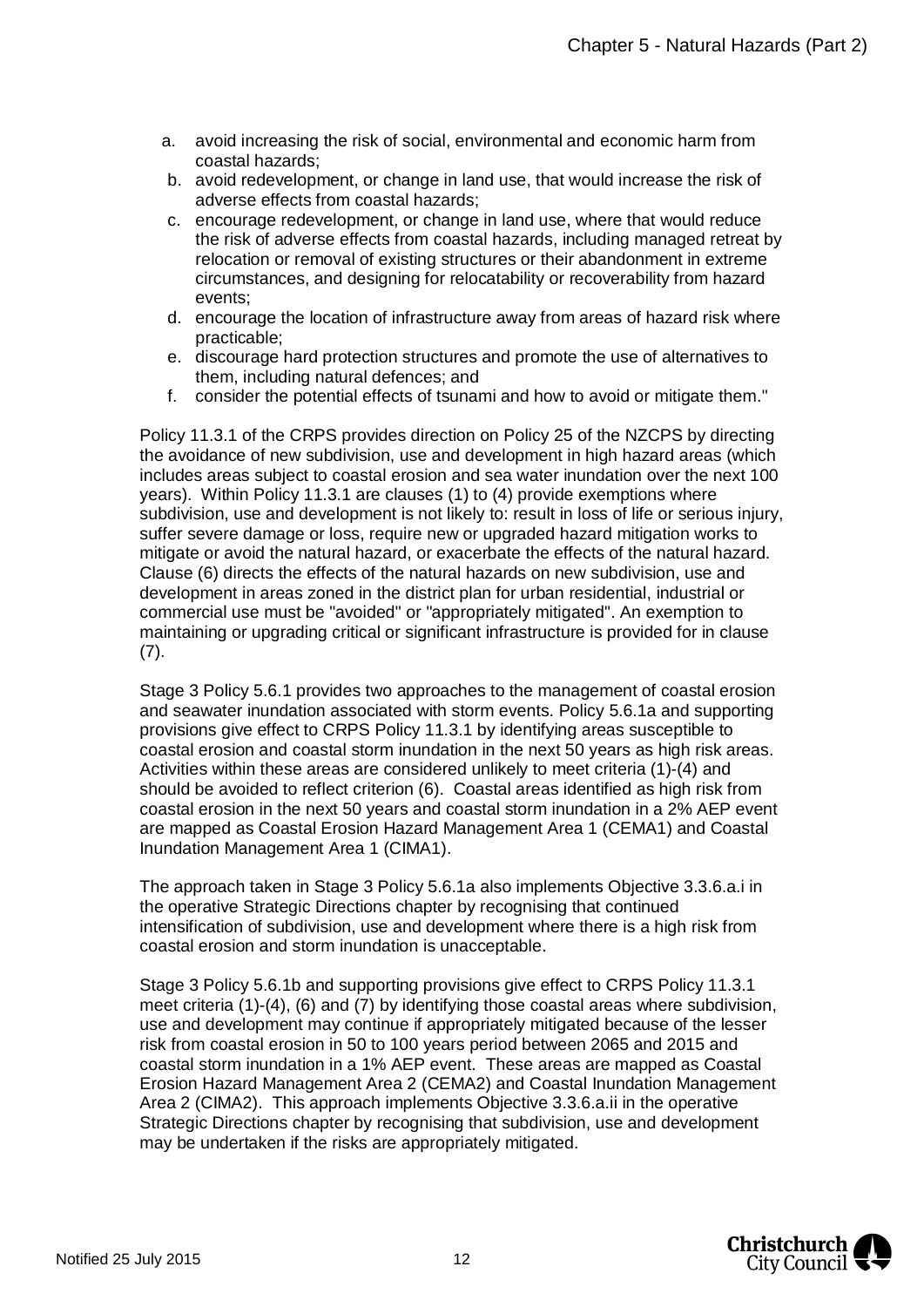Criterion (7) in CRPS Policy 11.3.1 provides for any exemption for the maintenance and/or upgrading of critical infrastructure. In recognition of this exemption less restrictive rules apply to this activity and coastal hazard mitigation works across all coastal management areas.

Proposing a management approach for coastal erosion and coastal storm inundation based on the timeframes from 2015 to 2065 (the next 50 years) and from beyond 2065 to 2115 (50 -100 years) and the effects and increasing risk over this time is a pragmatic response to the immediacy of the risk associated with these coastal hazards and the predicted acceleration in the rate of sea level rise in approximately 50 years. This approach also anticipates that local, regional and national strategies will be developed in the future to respond to predicted effects of extreme weather events and accelerated sea level rise on coastal areas.

This approach also reflects the approach taken in the RCEP (2005) which uses the 50 and 100 year timeframes for its coastal hazard provisions. Chapter 9 in the RCEP includes policies and rules that control: new development in the coastal environment to ensure the need for coastal protection is minimised, new habitable buildings in areas susceptible to coastal hazards, minimisation of coastal hazard damage, and protection of natural features that buffer the effects of coastal hazards and provide information on avoidance of locating in hazard prone areas.

Under the RCEP controls on development susceptible to coastal erosion are divided between two hazard zones. Hazard Zone 1 includes land between Mean High Water Springs and the landward extent of the current active beach system that is at risk from coastal erosion within 50 years from the date of the RCEP being produced. Adjoining Hazard Zone 1 along its landward boundary is Hazard Zone 2 which includes land at risk from coastal erosion in the 50 to 100 year timeframe. The RCEP also identifies areas of the coast historically affected by coastal inundation however no rules apply to these areas.

The Council has been investigating the risk of coastal hazards on its community for several years. This work has continued since the 2010-2011 earthquake sequence when subsidence in some coastal areas reduced the height of land above mean sea level by up to half a metre. In one area adjacent to the Avon Heathcote Estuary land previously occupied by residential activities now forms part of the intertidal area.

Research undertaken by consultants Tonkin & Taylor for the Council since the earthquake sequence has culminated in the latest report (Coastal Hazard Assessment - Stage 2; June 2015) ("the Tonkin & Taylor 2015") which maps areas vulnerable to coastal erosion and sea water inundation in storm events over the next 100 years along the Christchurch City coast line and for the urban settlements within Akaroa and Lyttelton harbours.

The Tonkin & Taylor 2015 report applies international and national best practice guidance to the investigation taking into account the effects of a changing climate including accelerated sea level rise and the predicted exacerbation of weather conditions such as increased storm events, applies a probabilistic approach to the assessment of risk from coastal hazards along the open coast, assumes a 1 metre sea level rise by 2115 and uses beach profile data gathered by ECan over several decades to inform the modelling of coastal erosion along the open coast adjoining Christchurch City. Where Coastal Hazard Assessment does not assess a section of coastline, the coastal hazard zone in the Regional Coastal Environment Plan is relied on to inform to location of the landward extent of coastal erosion.

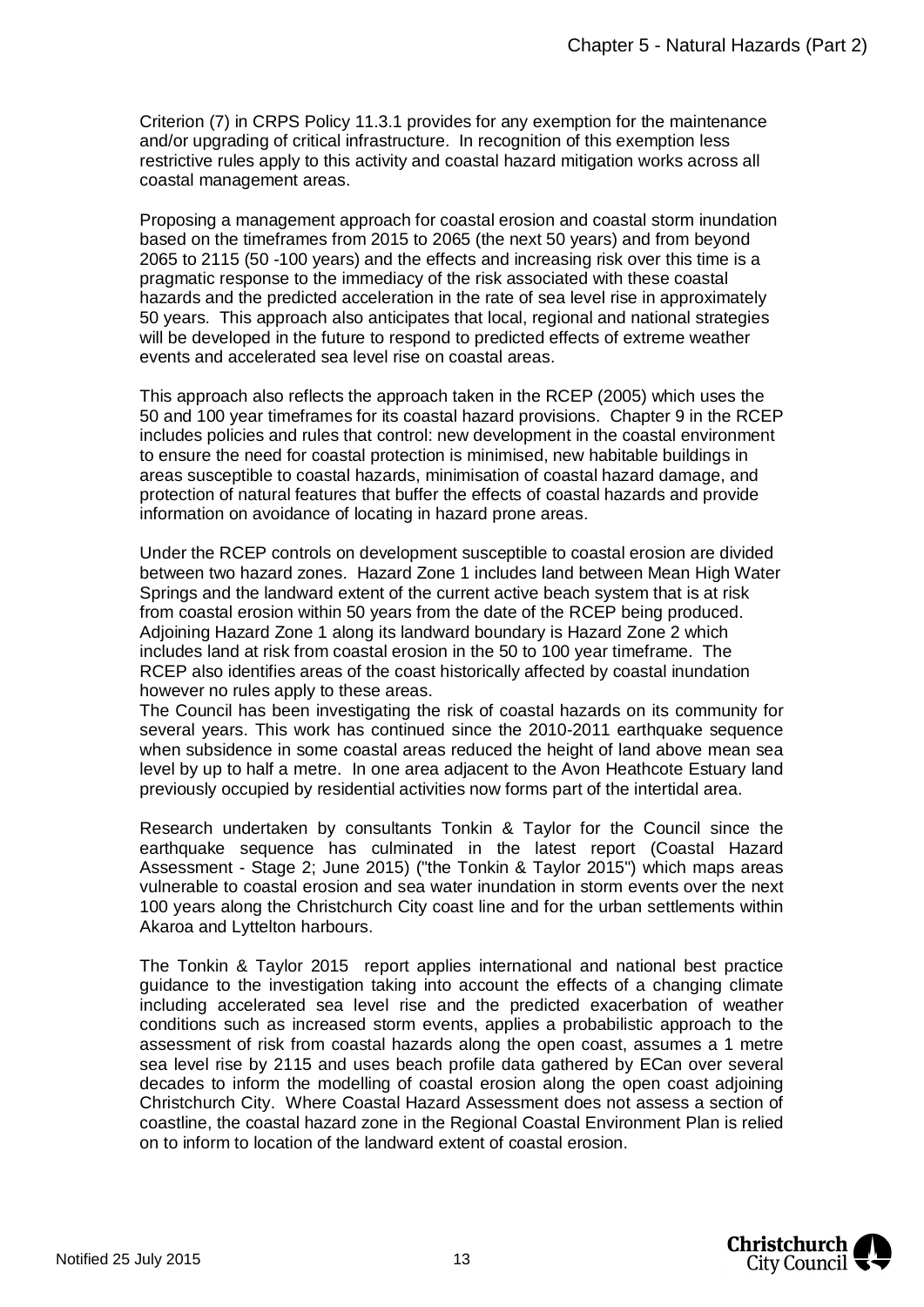Within Christchurch City most of the areas vulnerable to risk from coastal hazards overlap with areas identified as Floor Level and Fill Management Areas where proposed rules in the notified part of the Natural Hazards chapter require the raising of floor heights for new buildings and additions to existing buildings and control filling and excavation of land.

Controls on the installation of coastal hazard mitigation works are proposed to ensure that any works that could worsen any existing coastal hazards or transfer or increase the risk to other people or property are appropriately managed.

The Council is preparing both a Natural Hazards Strategy and a Resilience Strategy that will consider a range of responses for existing and future development susceptible to risk from coastal hazards. Decisions made by the Council about the content of these strategies has the potential to impact on the approach taken to reducing the risk from coastal hazards in the proposed Christchurch Replacement District Plan and may result in subsequent review of the coastal hazard provisions.

#### **Tsunami**

For natural hazards such as tsunami not addressed in CRPS Policies 11.3.1, 11.3.2 and 11.3.3, Policy 11.3.5 directs that subdivision, use or development shall be avoided if the risk is unacceptable. The policy prescribes consideration be given to the likelihood and potential consequences of the natural hazard events for people, communities, property and infrastructure, the environment and emergency response organisations. Where uncertainty exists the Policy directs the Council adopt a precautionary approach. Stage 1 Natural Hazards Policy 5.2.4 reflects CRPS Policy 11.3.5 which it promotes the adoption of a precautionary approach where a high degree of uncertainty exists.

A comprehensive "consequence assessment" for any natural hazard would include an assessment of the impacts and consequences on the built environment, the economy, health and safety and the environment. Determining the nature and severity of the consequences of a natural hazard is the second stage in the wellestablished and widely accepted risk based approach (ISO 31000) to managing a natural hazard. The second stage is preceded by "know your hazard" (stage one) and followed by "evaluating the likelihood of an event" (stage three).

Consequence assessments can be tailored and scaled to suit a particular purpose and budget. The more detail the assessment, the more accurate the findings. To determine the consequences of a particular event, the "impact" of that event needs to be determined. For example, an impact of a tsunami may be the destruction of houses, while the consequence is that people have nowhere to live and need accommodation.

The Christchurch district lies on the western edge of the Pacific Ocean and is subject to local and distant-source tsunamis (NIWA, 2014). A tsunami can be defined as a large sea wave caused by an earthquake, landslide or other disturbance under the ocean. Tsunami waves do not resemble normal [sea waves,](http://en.wikipedia.org/wiki/Wind_wave) because their wavelength is far longer. Rather than appearing as a breaking wave, a tsunami may instead initially resemble a rapidly rising [tide](http://en.wikipedia.org/wiki/Tide), and for this reason they are often referred to as tidal waves.

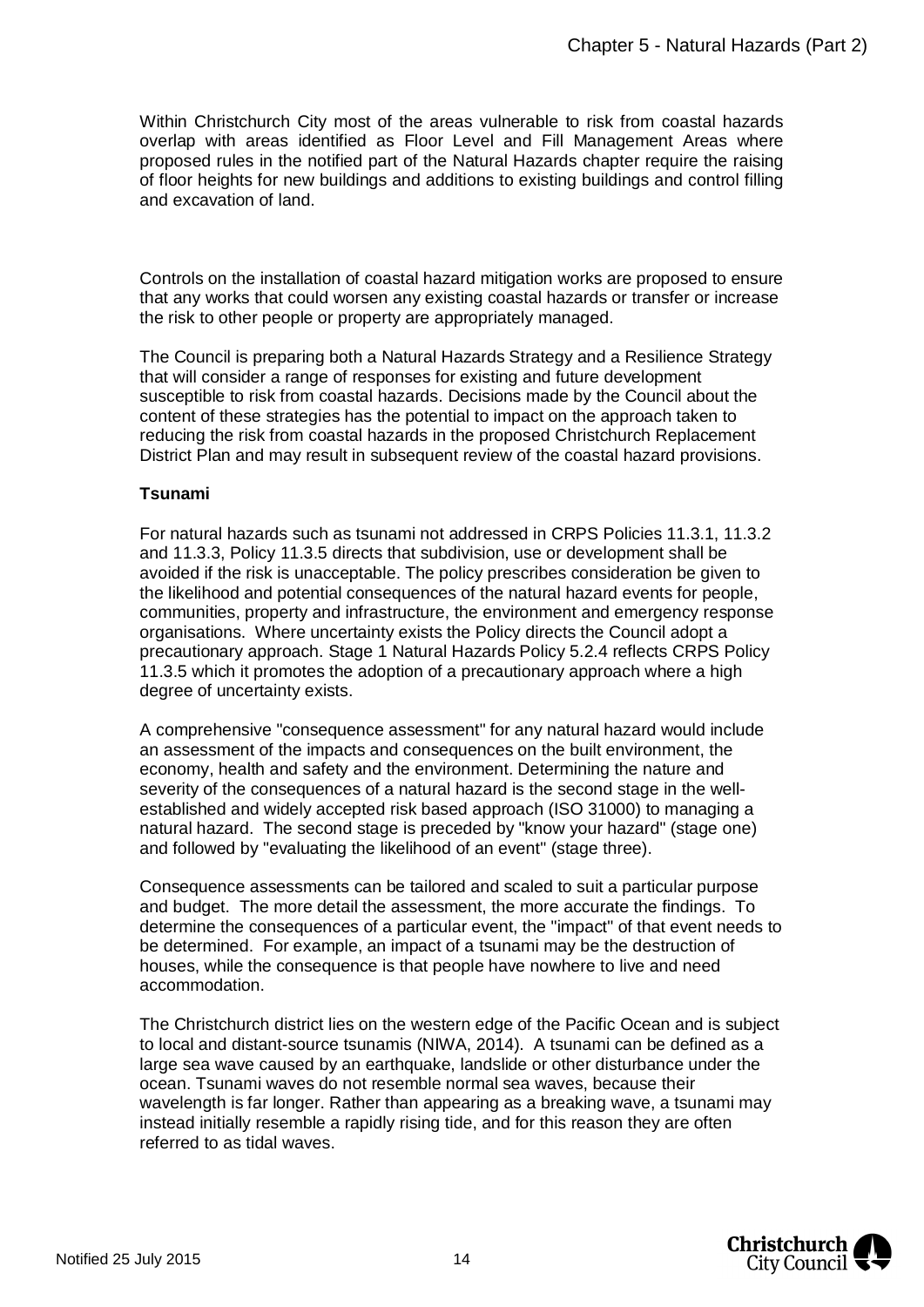There are three tsunami scenarios facing the Christchurch coastline - local, regional or distance source. A local source tsunami takes less that one hour to reach the coast while a regional source tsunami takes one to three hours travel time to reach the coast. The distance source tsunami is more than three hours travel time from the coast.

The most recent information on distance sourced tsunami hazard with the potential to affect the Christchurch district is contained in the report prepared by the National Institute of Water and Atmospheric Research in November 2014 entitled "Updated inundation modelling in Canterbury from a South American tsunami" (NIWA 2014).

The NIWA 2014 report describes and maps the findings of the modelling and analysis of a distance source tsunami resulting from an earthquake off the coast of Peru. This report assesses the modelled tsunami as having a high return period in the order of 2500 years however the report acknowledges that this information can help inform "evacuation planning and emergency management" and may be useful for "strategic development planning and infrastructure planning".

The high return period of 2500 years (or an Annual Exceedance Probability of 0.0004%) means this particular tsunami hazard has an extremely low likelihood of occurrence. For this reason the risk from this natural hazard has been assessed as being acceptable insofar as controls limiting development are not justified. However the landward extent of this tsunami is mapped in the Natural Hazard Planning Maps for "Information Only" as a means of achieving the Stage 1 Natural Hazards Objective 5.1.2 of increased public awareness of the range and scale of this natural hazard events. This mapping also implements Stage 1 Policy 5.2.7 by informing people about natural hazards affecting their properties.

Along with identifying and quantifying natural hazards, ECan has an interest in and responsibility for quantifying risk. To date the emphasis of their geological natural hazards research work has centred on defining the hazard (establishing the context), however they are well aware of the need to better define the risks from natural hazards.

At this time ECan have commissioned further research to assess Christchurch's exposure/vulnerability to tsunami using the NIWA 2014 "worst case scenario" hazard information and RiskScape. This work will assess impacts on residential dwellings, displacement of residents, and urban infrastructure and will form the basis for the Canterbury CDEM Group's 2016 National CDEM exercise.

The Council will continue to liaise with ECan and other parties to discuss opportunities for building on the knowledge of tsunami.

The Council provides tsunami guidelines for communities along the Christchurch and Banks Peninsula coastline

([http://www.ccc.govt.nz/homeliving/civildefence/informationondisastershazards/tsuna](http://www.ccc.govt.nz/homeliving/civildefence/informationondisastershazards/tsunami.aspx) [mi.aspx](http://www.ccc.govt.nz/homeliving/civildefence/informationondisastershazards/tsunami.aspx)) together with a tsunami warning system along the Christchurch coastline.

#### **Approach to Multiple Hazards in the District Plan Review**

The approach taken in the Natural Hazards proposal to management of multiple natural hazards reflects the direction provided in statutory documents and the risk profile of each natural hazard for the district. This approach aims to achieve

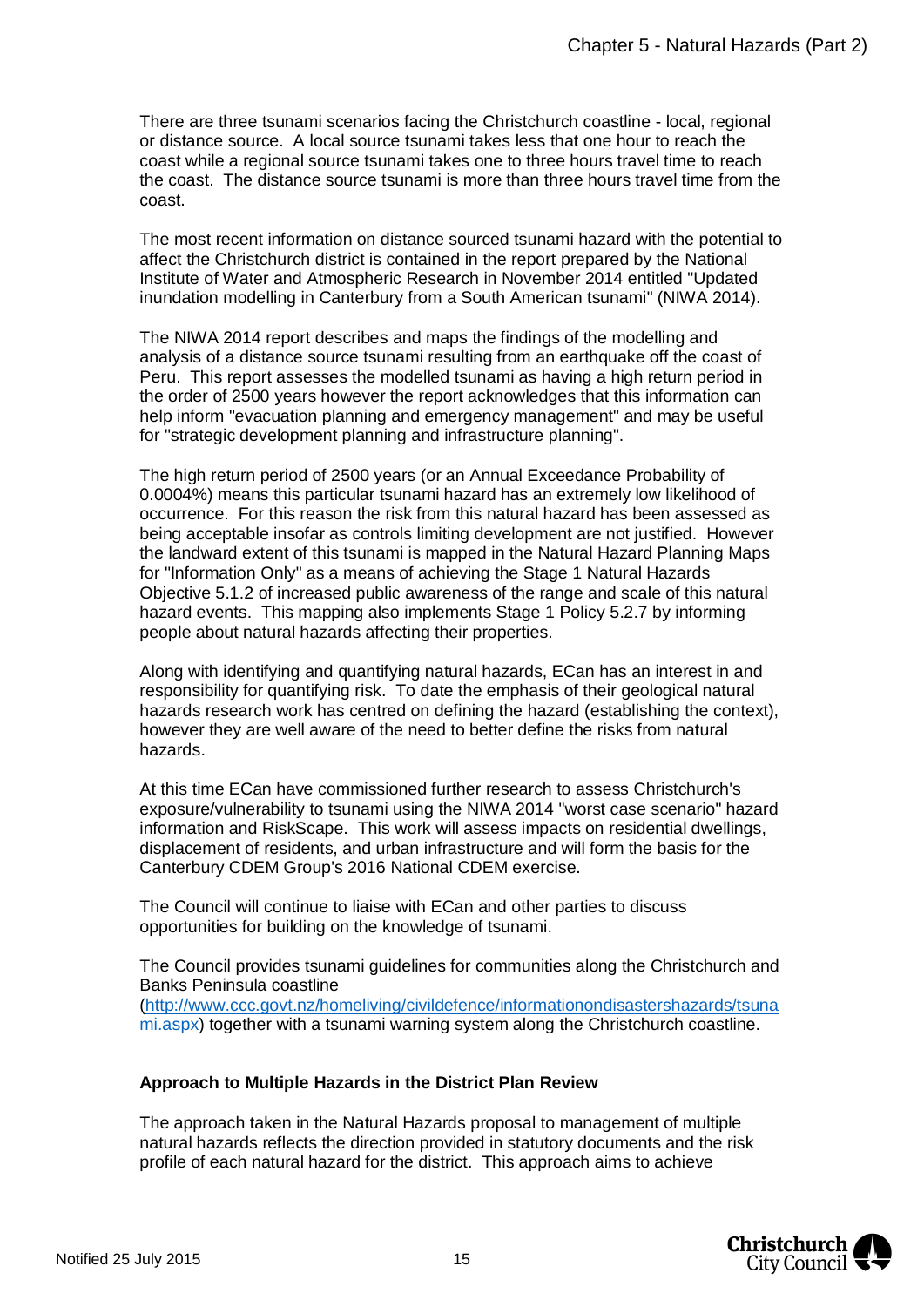integrated and sustainable management of people, property and infrastructure by reducing the risk from the adverse effects of natural hazards to an acceptable level.

The CRPS gives recognition to natural hazards events affecting the Canterbury region and provides direction on the approach taken to management through its objectives, policies and methods in Chapter 11 Natural Hazards. These provisions identify unique natural hazards events and give direction on the management of the effects of these hazards. The management approach varies depending on the level of risk associated with the natural hazards (i.e. the likelihood and consequences) which is turn depends on the quality of technical information available. Where information is less robust more general guidance is provided (e.g. tsunami) and a precautionary approach is required. Where the risk from natural hazards is unacceptable or intolerable i.e. potentially life threatening and/or mitigation is unsustainable, avoidance of subdivision, use and development is directed.

The Natural Hazards proposal reflects the direction in the CRPS by identifying and managing the effects of unique natural hazards events and the potential adverse effects from these natural hazards through objectives, policies and methods. The methods used primarily involve controls on subdivision, use and development with the exception of tsunami hazard where the mapping of a distance source event is provided for information purposes. Collectively the rules ensure a comprehensive assessment of the risk of natural hazards affecting people, property and infrastructure both on and off the subject site.

The option of condensing the mapping of natural hazards and rules to simplify and reduce the complexity of both was considered but discounted because this would limit the ability to manage the effects unique to each natural hazard event in a comprehensive and integrated manor. A condensed "one hazard represents all" approach could dilute the complexity of both individual natural hazards and multiple natural hazards affecting many sites across the district and could undermine the rigor needed for assessing and managing risks from multiple natural hazards.

## **5. EVALUATION OF PROPOSED POLICIES, RULES AND MRTHODS**

… A quantitative economic cost benefit analysis was not considered necessary given the directive in statutory and higher order policy documents to manage the risk posed by coastal hazards to people and property including infrastructure.

- **5.1 Identification of options**
- **…**

5. Coastal erosion and sea water inundation.

**PROVISIONS (POLICY, RULE, METHOD) MOST APPROPRIATE WAY TO ACHIEVE THE OBJECTIVES**

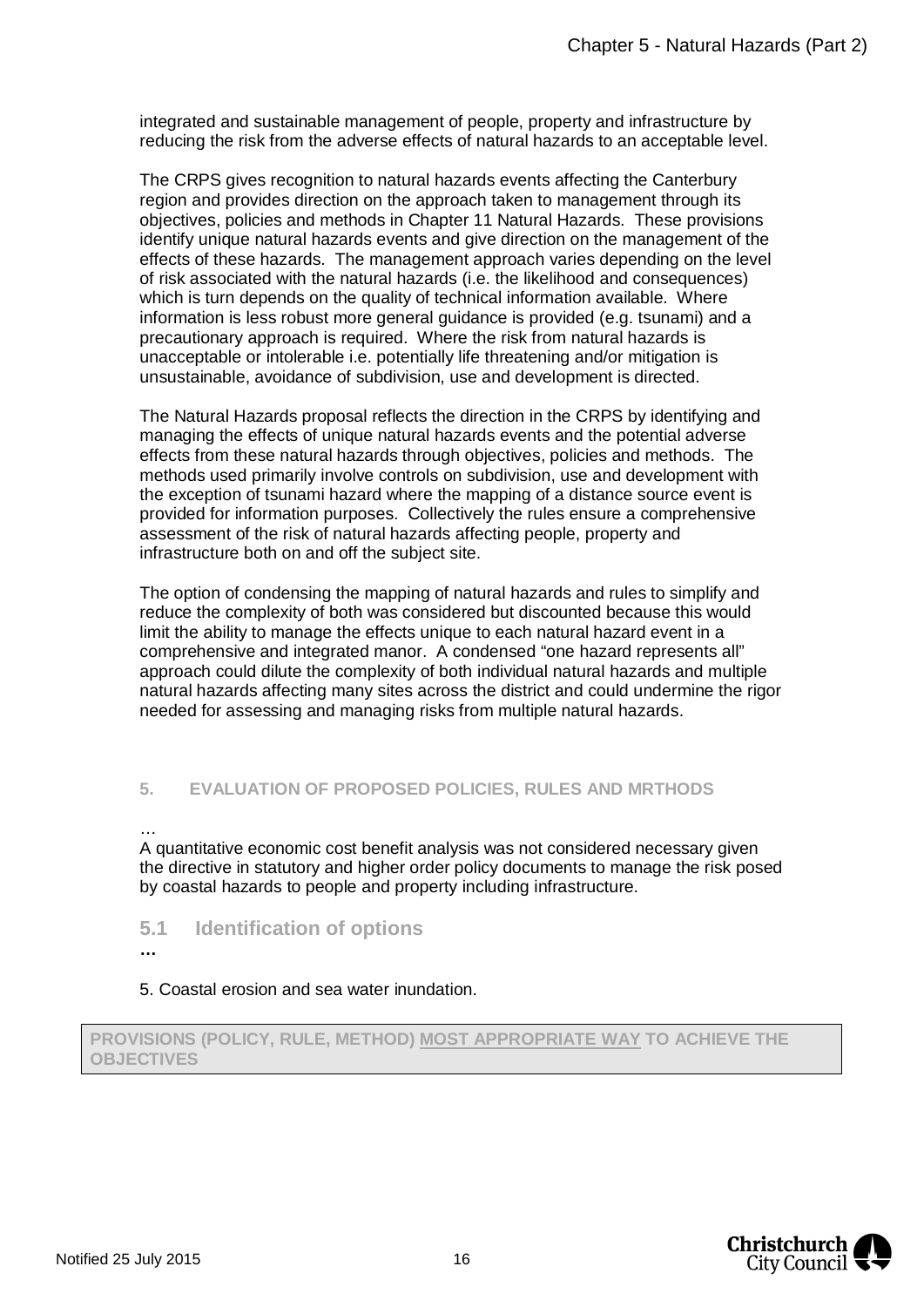**5.1.1 Objective - Reduced risk**

Reduced risk to people, property, infrastructure and environment from the effects of natural hazards, including: …

| <b>Provision(s) most appropriate</b>                                                                                                                                                                                                                                                                                                                                                                                                                                                                                                                                                                                                | <b>Effectiveness and Efficiency</b>                                                                                                                                                                                                                                                                                                                                                                                                                                                                                                                                                                                                                                                                                                                                                                                                                                                                                                                                                                                                                      |
|-------------------------------------------------------------------------------------------------------------------------------------------------------------------------------------------------------------------------------------------------------------------------------------------------------------------------------------------------------------------------------------------------------------------------------------------------------------------------------------------------------------------------------------------------------------------------------------------------------------------------------------|----------------------------------------------------------------------------------------------------------------------------------------------------------------------------------------------------------------------------------------------------------------------------------------------------------------------------------------------------------------------------------------------------------------------------------------------------------------------------------------------------------------------------------------------------------------------------------------------------------------------------------------------------------------------------------------------------------------------------------------------------------------------------------------------------------------------------------------------------------------------------------------------------------------------------------------------------------------------------------------------------------------------------------------------------------|
| <b>Option 2: (Strengthened policies and</b>                                                                                                                                                                                                                                                                                                                                                                                                                                                                                                                                                                                         |                                                                                                                                                                                                                                                                                                                                                                                                                                                                                                                                                                                                                                                                                                                                                                                                                                                                                                                                                                                                                                                          |
| rules)                                                                                                                                                                                                                                                                                                                                                                                                                                                                                                                                                                                                                              | <b>Benefits</b><br>1.                                                                                                                                                                                                                                                                                                                                                                                                                                                                                                                                                                                                                                                                                                                                                                                                                                                                                                                                                                                                                                    |
| 5.2.9 Policy - Changing Climate                                                                                                                                                                                                                                                                                                                                                                                                                                                                                                                                                                                                     | Policy 5.2.9 recognises the phenomenon of a<br>a.<br>changing global climate that is resulting in                                                                                                                                                                                                                                                                                                                                                                                                                                                                                                                                                                                                                                                                                                                                                                                                                                                                                                                                                        |
| Ensure all subdivision, use and<br>a.<br>development takes account of the<br>effects of a changing climate when<br>considering the risk from natural<br>hazards and associated effects on<br>people, property and critical<br>infrastructure.<br>                                                                                                                                                                                                                                                                                                                                                                                   | warmer temperatures, rising sea levels and<br>more extreme weather events. Overarching<br>policy recognition is needed to make sure the<br>effects of a changing climate on the risk from<br>natural hazards is considered as part of<br>subdivision, use and development. This level of<br>policy guidance is essential to reducing the risks<br>to people, property and critical infrastructure and<br>to achieving integrated and sustainable<br>management of natural and physical resources.                                                                                                                                                                                                                                                                                                                                                                                                                                                                                                                                                        |
| <b>Policies and Rules for coastal hazards</b>                                                                                                                                                                                                                                                                                                                                                                                                                                                                                                                                                                                       | b. Policy 5.6 provides a framework for managing risk<br>from the coastal hazards of erosion and sea                                                                                                                                                                                                                                                                                                                                                                                                                                                                                                                                                                                                                                                                                                                                                                                                                                                                                                                                                      |
| <b>Policies for Coastal Hazards and</b><br>5.6<br><b>Coastal Hazard Mitigation Works</b>                                                                                                                                                                                                                                                                                                                                                                                                                                                                                                                                            | water inundation from storm events which:                                                                                                                                                                                                                                                                                                                                                                                                                                                                                                                                                                                                                                                                                                                                                                                                                                                                                                                                                                                                                |
| 5.6.1<br>Reduce risk to people, property and<br>critical<br>infrastructure<br><i>in</i><br>areas<br>affected by coastal hazards by:<br>avoiding<br>subdivision<br>and<br>a.<br>development in areas of high<br>risk affected by coastal erosion<br>and sea water inundation over<br>the next 50 years;<br>controlling<br>subdivision<br>b.<br>and<br>development in areas affected<br>by coastal erosion and sea<br>water inundation in the 50 - 100<br>year period; and<br>enabling the modification of<br>c.<br>existing buildings to reduce<br>risk from coastal erosion and<br>sea water inundation over the<br>next 100 years. | reflects the directives in legislation and<br>i.<br>strategic documents including the NZCPS<br>2010, LURP 2013 and CRPS 2013 including<br>the pproposal by ECan to amend the CRPS<br>2013 and RCEP 2005 to transfer coastal<br>hazard management from ECan to territorial<br>local authorities;<br>applies a consistent policy approach to areas<br>ii.<br>of the district where people and their property<br>are concentrated; and<br>iii. aims to achieve a more sustainable and<br>integrated management of natural and<br>physical resources to meet the economic,<br>social and cultural wellbeing of the<br>community;<br>iv. avoids the intensification of people, their<br>property and infrastructure in areas<br>vulnerable to risk from coastal hazards;<br>provides the Council and its community the<br>v.<br>opportunity to adjust practices of use and<br>development in response to the likelihood of<br>inundation and shoreline retreat;<br>vi. recognises the statement of expectations in<br>the Canterbury Earthquake (Christchurch |
| 5.6.2<br>Restrict coastal hazard mitigation<br>works<br>involving<br>physical<br>new<br>structures unless:                                                                                                                                                                                                                                                                                                                                                                                                                                                                                                                          | Replacement District Plan) Order 2014 where<br>in clause (h) it directs the Council sets a clear<br>direction on the use and development of land.                                                                                                                                                                                                                                                                                                                                                                                                                                                                                                                                                                                                                                                                                                                                                                                                                                                                                                        |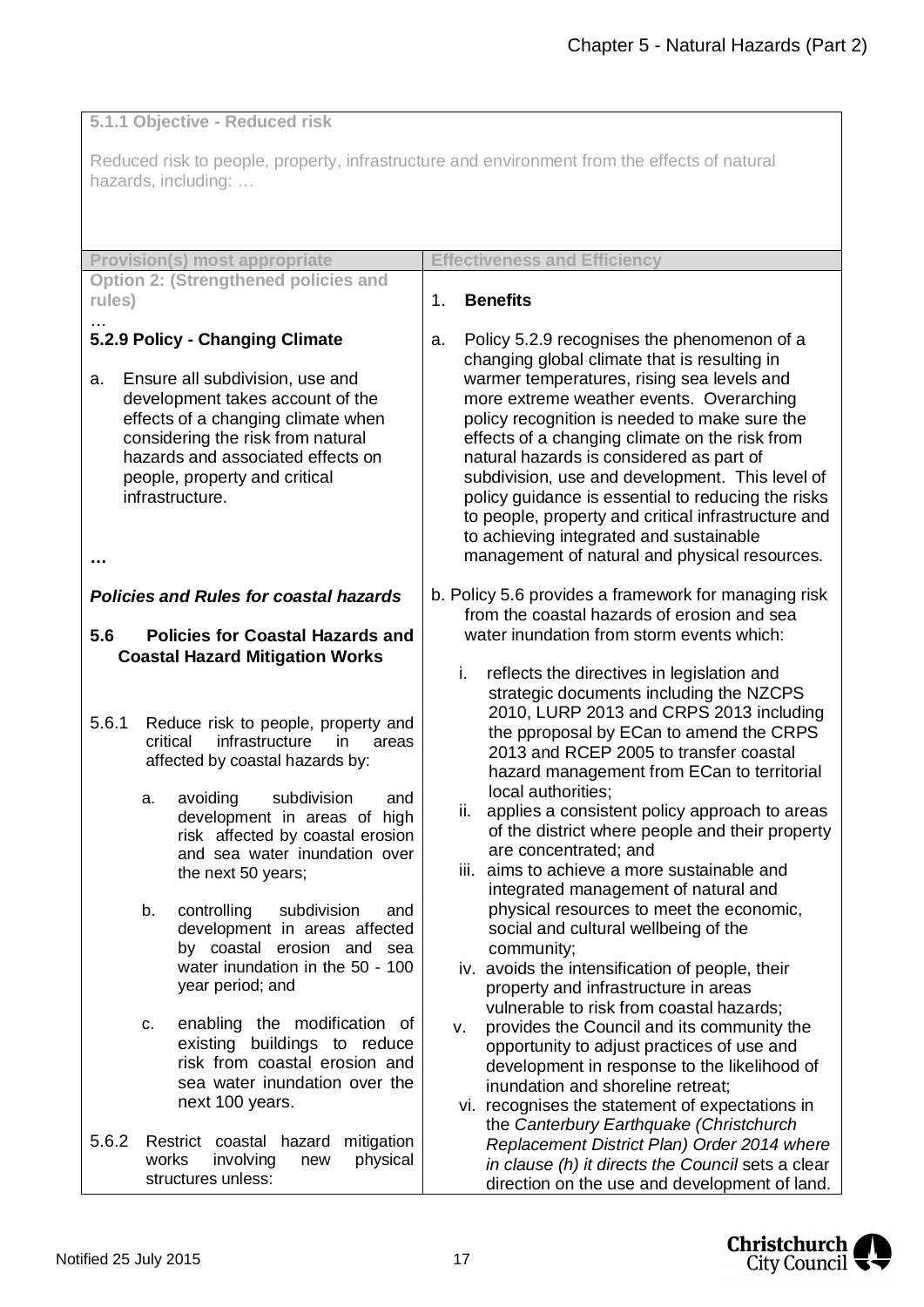| a.                                                                                                                    | the coastal hazard risk cannot<br>reasonably be avoided; and                                                                                                                                                                                                                      | 2. | <b>Costs</b>                                                                                                                                                                                                               |
|-----------------------------------------------------------------------------------------------------------------------|-----------------------------------------------------------------------------------------------------------------------------------------------------------------------------------------------------------------------------------------------------------------------------------|----|----------------------------------------------------------------------------------------------------------------------------------------------------------------------------------------------------------------------------|
| b.                                                                                                                    | alternatives to physical works<br>such as the relocation, removal<br>abandonment of existing<br>or<br>structures are not practicable;<br>and                                                                                                                                      | a. | Rules requiring resource consent approval<br>create compliance costs however this must be<br>weighed against the need to manage the<br>adverse effects of coastal erosion and storm<br>inundation over the next 100 years. |
| C.                                                                                                                    | the works are effective and do<br>not:                                                                                                                                                                                                                                            | b. | The entire community, including landowners and<br>occupiers of property and critical infrastructure in<br>areas vulnerable to adverse effects from coastal<br>erosion and storm inundation, will be subject to             |
|                                                                                                                       | i. worsen any existing coastal<br>hazard;                                                                                                                                                                                                                                         |    | additional costs over time as measures to avoid<br>and mitigate the effects of coastal hazards are<br>investigated and implemented.                                                                                        |
|                                                                                                                       | ii. transfer or increase the risk<br>to other people or property<br>critical<br>including<br>infrastructure;                                                                                                                                                                      | C. | There are opportunity costs associated with<br>development aspirations that cannot be<br>achieved where more restricted controls are<br>proposed to the subdivision, use and                                               |
|                                                                                                                       | iii. adversely affect the natural<br>environment; and                                                                                                                                                                                                                             |    | development of land.                                                                                                                                                                                                       |
|                                                                                                                       | iv. sites of cultural significance<br>to Ngāi Tahu/Manawhenua.                                                                                                                                                                                                                    | a. | 3. Efficiency and Effectiveness<br>The objectives and policies for coastal erosion                                                                                                                                         |
| (Explanatory note: The above policy<br>replaces interim policy 5.6.1)                                                 |                                                                                                                                                                                                                                                                                   |    | and coastal inundation provide a clear<br>framework for the management of new<br>subdivision and development in areas at risk<br>from coastal hazards over the next 100 years.                                             |
| 2. Methods                                                                                                            |                                                                                                                                                                                                                                                                                   | b. | Identifying areas subject to coastal erosion and<br>coastal inundation over the next 50 years                                                                                                                              |
| Rules for Coastal Hazard - see 5.11<br><b>Coastal Erosion and Coastal Inundation</b><br>rules in chapter for details. |                                                                                                                                                                                                                                                                                   |    | provides a more plausible timeframe for the<br>Council and its community relate to and<br>provides consistency with aspects of the<br>Building Act with respect to the life of a building                                  |
|                                                                                                                       | In summary four coastal hazard<br>management areas are proposed:                                                                                                                                                                                                                  |    | and floor height requirements to mitigate<br>flooding.                                                                                                                                                                     |
| i.                                                                                                                    | <b>Coastal Erosion Management Area</b><br>1 (area affected by erosion over<br>next 50 years);<br>ii. Coastal Erosion Management Area<br>2 (area affected by erosion in the<br>50-100 year timeframe);<br>iii. Coastal Inundation Management<br>Area 1 (area affected by sea water | C. | Coastal hazard management overlays on the<br>planning maps provide for an efficient means of<br>identifying areas at risk from coastal erosion and<br>coastal inundation.                                                  |
|                                                                                                                       | inundation in storm events over<br>next 50 years); and<br>iv. Coastal Inundation Management<br>Area 2 (area affected by sea water<br>inundation in storm events in the                                                                                                            |    |                                                                                                                                                                                                                            |

50-100 year timeframe).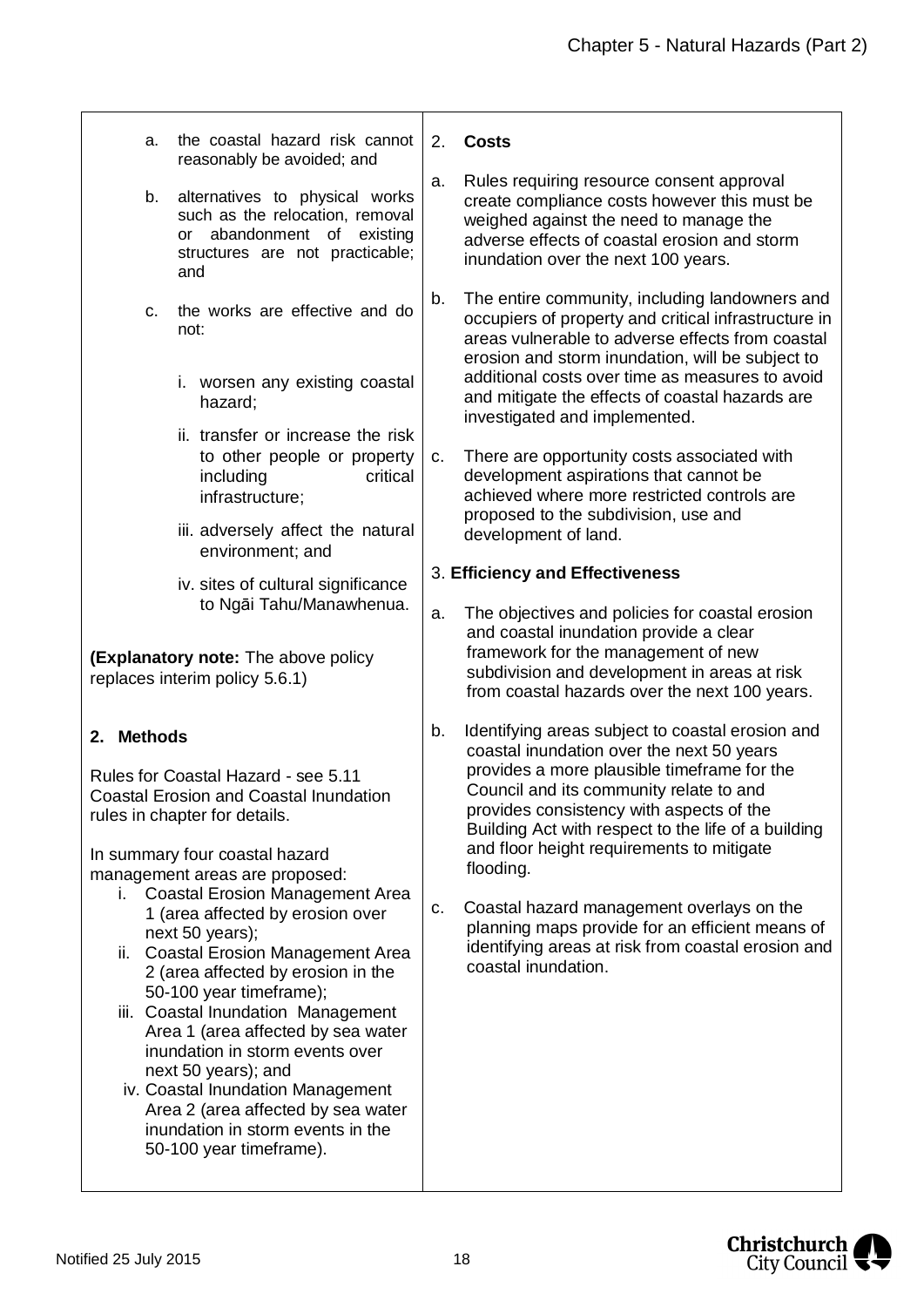| Rules applying to the Coastal Erosion and                                    |  |
|------------------------------------------------------------------------------|--|
| <b>Coastal Inundation Management Areas</b>                                   |  |
| propose controlling:                                                         |  |
| subdivision to create vacant<br>i.                                           |  |
| allotments.                                                                  |  |
| ii.<br>new buildings;                                                        |  |
| iii.<br>coastal hazard mitigation works                                      |  |
| including earthworks associated<br>with these works;                         |  |
|                                                                              |  |
| the upgrading of existing<br>iv.<br>infrastructure and development of        |  |
| new infrastructure where there is a                                          |  |
| functional need to located in the                                            |  |
| overlay) including earthworks                                                |  |
| associated with these works.                                                 |  |
|                                                                              |  |
| <b>Permitted activities in all Coastal Erosion</b>                           |  |
| Coastal<br>Inundation<br>and<br>Management                                   |  |
| areas include:                                                               |  |
|                                                                              |  |
| maintenance<br>οf<br>a. Repair<br>and                                        |  |
| infrastructure including earthworks                                          |  |
| associated with these works.                                                 |  |
|                                                                              |  |
| This rule acknowledges that infrastructure                                   |  |
| is present in areas susceptible to coastal                                   |  |
| erosion and inundation and will continue to                                  |  |
| be provided for some years into the future.                                  |  |
|                                                                              |  |
| Restricted discretionary activities in                                       |  |
| Coastal Erosion Management Area 1 and<br>2 and Coastal Inundation Management |  |
| Area 1 and 2 including Rules 5.11.1:a, b                                     |  |
| and f controlling:                                                           |  |
| · subdivision to create<br>vacant                                            |  |
| allotments,                                                                  |  |
| new buildings and                                                            |  |
| the modification of existing for the                                         |  |
| purpose of reducing damage form                                              |  |
| coastal hazards                                                              |  |
|                                                                              |  |
|                                                                              |  |
| These rules enables applications for new                                     |  |
| subdivision, new buildings to be evaluated                                   |  |
| against the risk from coastal hazards in                                     |  |
| that period from 50 to 100 year from 2015                                    |  |
| This approach enables buildings and                                          |  |
| structures to be developed but anticipates                                   |  |
| building and foundation designs that                                         |  |
| facilitate the relocation of buildings as                                    |  |
| these activities become more susceptible                                     |  |
| to risk from coastal erosion and inundation                                  |  |
| over time. Use of existing buildings/sites                                   |  |



can continue as can repair and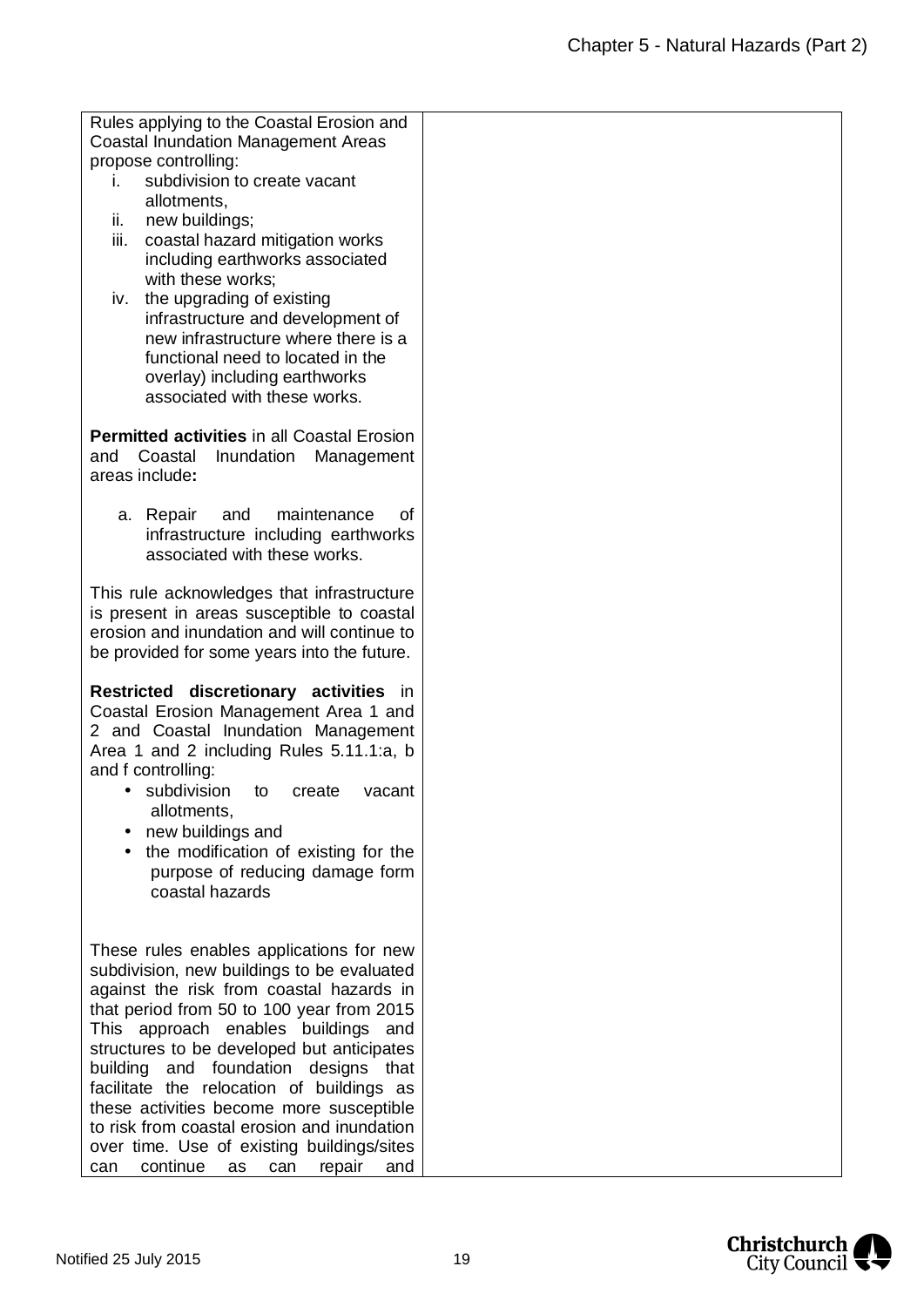maintenance. Gaining resource consent approval is justified because of the need to fully evaluate the environment, economic and social implications of enabling subdivision and buildings in these areas.

Provision is made for existing buildings to be modified to reduce their exposure to the risk of coastal hazards. It is anticipated modification may range from alterations to foundations to raising of floor heights and enables the relocation of buildings including movement of buildings on a site. The Restricted Discretionary Activity status of this rule enables a rigorous assessment of any proposal while acknowledging the less restrictive approach taken to subdivision and new buildings exposed to coastal erosion and storm inundation under the 50-100 year timeframe because of the opportunity for area wider options to be considered through local, regional and national lead initiatives.

**Discretionary activities** in all Coastal Erosion Management Areas and Coastal Inundation Management Areas:

- a. coastal hazard mitigation works…; and
- b. the upgrading of existing infrastructure or development of new infrastructure….

This rule implements Policy 5.6 by acknowledging the extensive network of coastal hazard mitigation works (CHMW) that will continue to require maintenance and upgrading. New CHMW are also likely to be needed to protect additional areas from coastal erosion and inundation into the future. Controlling new CHMW ensures these Works are designed and constructed to acceptable standards, with the full implications for the subject site or sites and adjoining areas considered. Repair, maintenance and monitoring of CHMW can also be required.

The dune network along much of Christchurch City's coastline is located on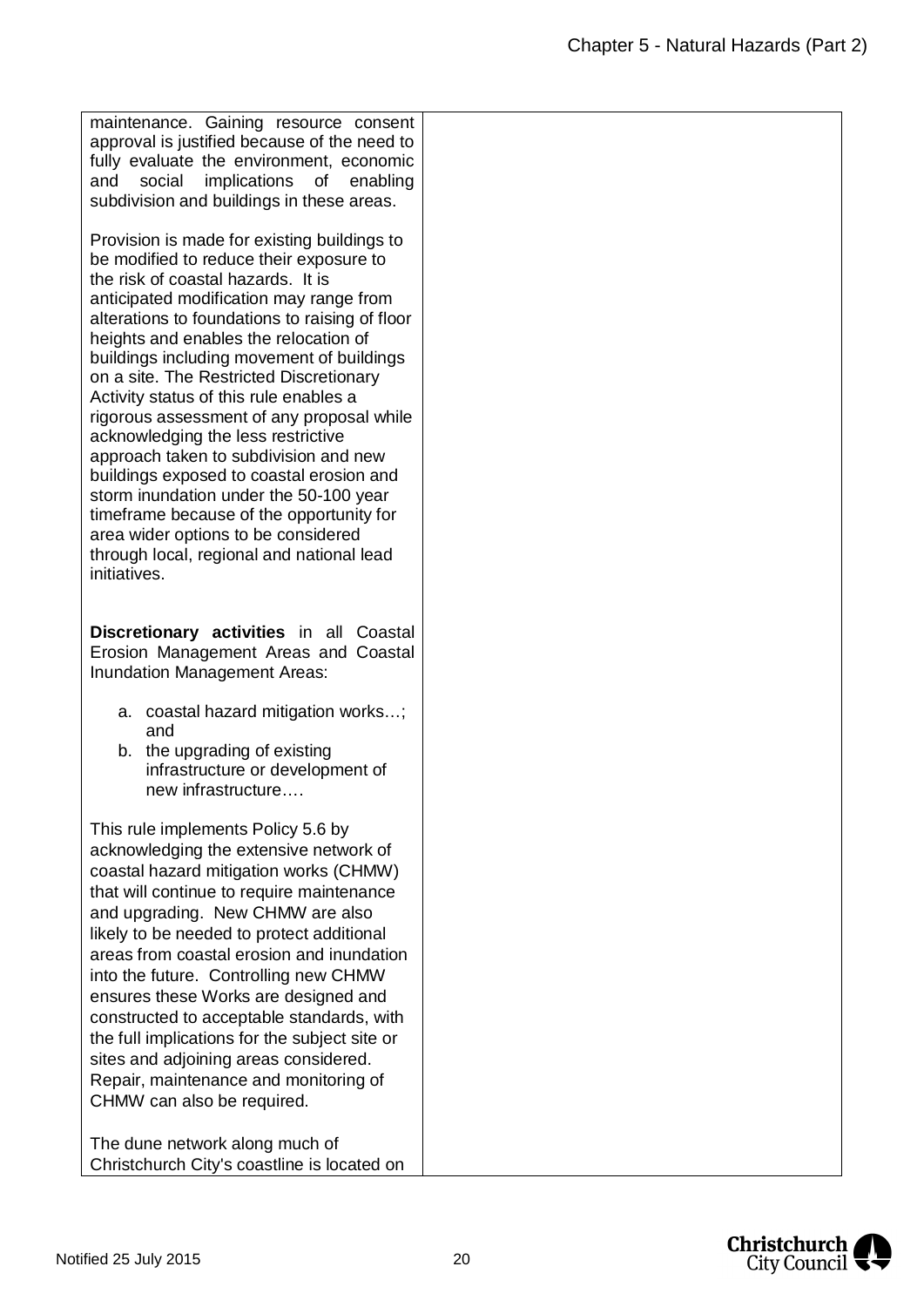| public land under Council management<br>(existing resource consent CRC951255)<br>provides for the maintenance of the<br>dunes). Controlling activities in respect of<br>the dune system achieves Policy 5.2.6 -<br>Natural features providing hazard<br>resilience.                                                                                                                                                           |  |
|-------------------------------------------------------------------------------------------------------------------------------------------------------------------------------------------------------------------------------------------------------------------------------------------------------------------------------------------------------------------------------------------------------------------------------|--|
| The rule also recognises that infrastructure<br>is present, and will continue to be<br>established, in areas susceptible to<br>coastal hazards. Control over the<br>upgrading of existing infrastructure and<br>establishment of new infrastructure in<br>areas susceptible to risk from coastal<br>hazards ensures full consideration is given<br>to all implications of such development.                                   |  |
| The cost of gaining resource consent<br>approval is justified because of the need to<br>fully evaluate the environment, economic<br>and social implications of proposed<br>infrastructure.                                                                                                                                                                                                                                    |  |
| As the effects of a changing climate are<br>experienced across the district, provision<br>for coastal hazard mitigation works<br>including both soft and hard engineered<br>structures will be a considered for wider<br>areas of the coast, beyond those identified<br>in Coastal Erosion Management Areas 1<br>and 2 and Coastal Inundation<br>Management Areas 1 and 2, to protect<br>people, property and infrastructure. |  |
| Non-complying<br>activities<br>in<br>Coastal<br>Erosion Management Area 1 and Coastal<br>Inundation Management Area 1                                                                                                                                                                                                                                                                                                         |  |
| subdivision to create vacant<br>a.<br>allotments; and<br>b. new buildings.                                                                                                                                                                                                                                                                                                                                                    |  |
| This rule achieves objective 5.1.1 of<br>reducing risk to people's safety, well-being<br>and property in areas subject to coastal<br>hazard over the next 50 years and<br>implements policy 5.6 by avoiding further<br>subdivision in areas at potential risk from<br>coastal hazards over next 50 years. Use of<br>existing buildings/sites can continue as<br>can repair and maintenance. The rule also                     |  |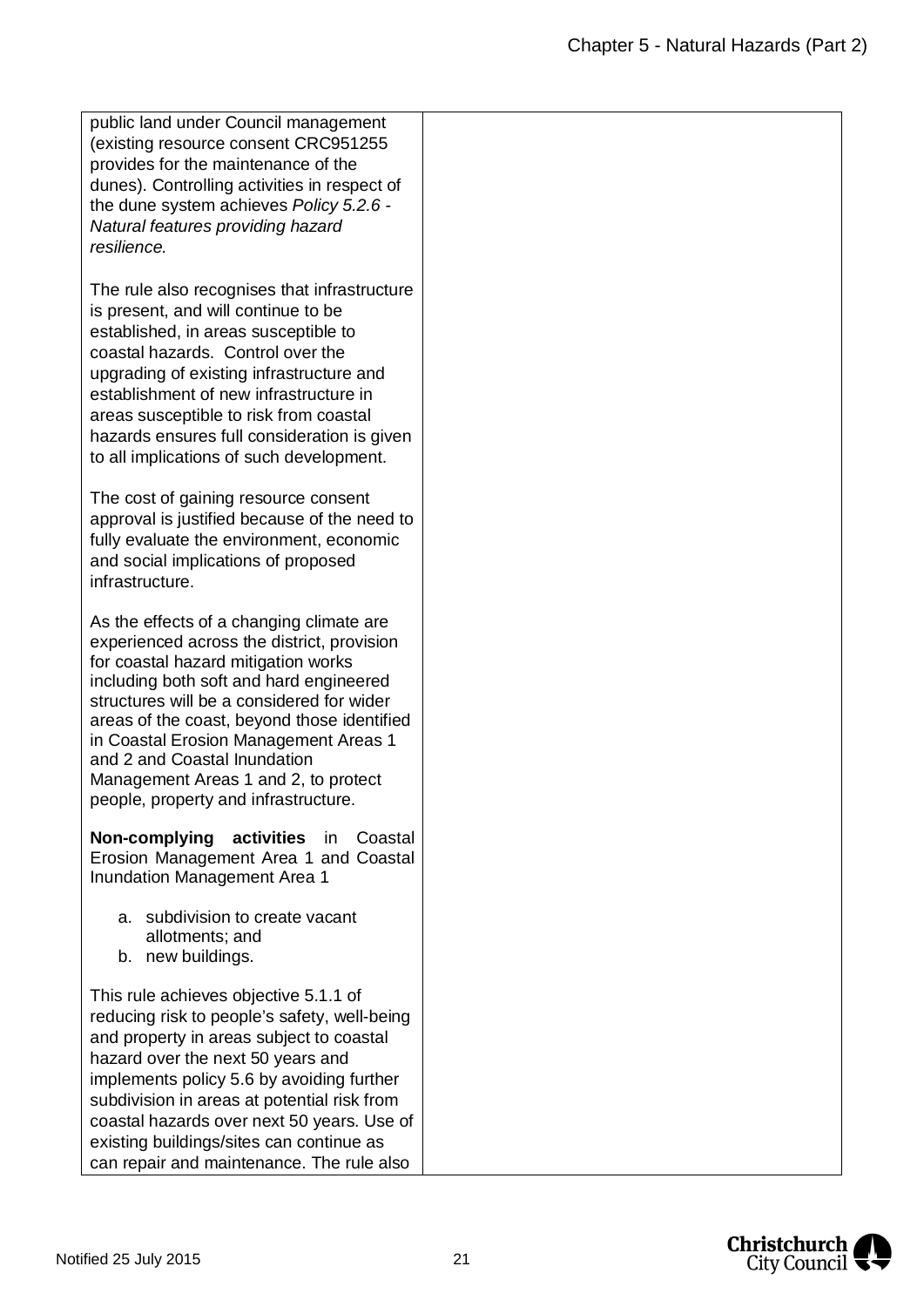has the effect of reducing the exposure of new people and buildings to the risk of coastal hazards. The rule provides a clear signal to the market of susceptibility of these areas to coastal erosion and inundation.

## **Coastal Hazard Mitigation Works**

In many areas of the District works such as beach re-nourishment and dune replacement have been undertaken, and structures such as sand fences, seawalls. groynes, gabions and revetments have been established, to mitigate the effects of coastal erosion and sea water inundation on land and property including infrastructure. The operative District Plan for the Christchurch District makes no specific provision for works and structures designed to mitigate the effects of coastal erosion and sea water inundation.

At present proposals to undertaken works or to establish structures for the purpose of mitigating coastal erosion and sea water inundation may be considered under both the Canterbury Regional Coastal Environment Plan and the operative District Plan for the Christchurch District. With the proposed transfer of responsibility for coastal hazard management from the Canterbury Regional Council to the Christchurch City Council as part of LURP Action 46 pending, and it is appropriate at this time to make specific provision for mitigation of coastal erosion and sea water inundation in the proposed replacement District Plan.

Coastal hazard mitigation works are provided for as a discretionary activity across the District in recognition that works such as beach re-nourishment and dune replacement and the establishment of structures will continue to be maintained and repaired in many low lying parts of the District and that proposals for the establishment of physical works is likely to increase with the projected acceleration in storm events and sea level rise under a changing climate.